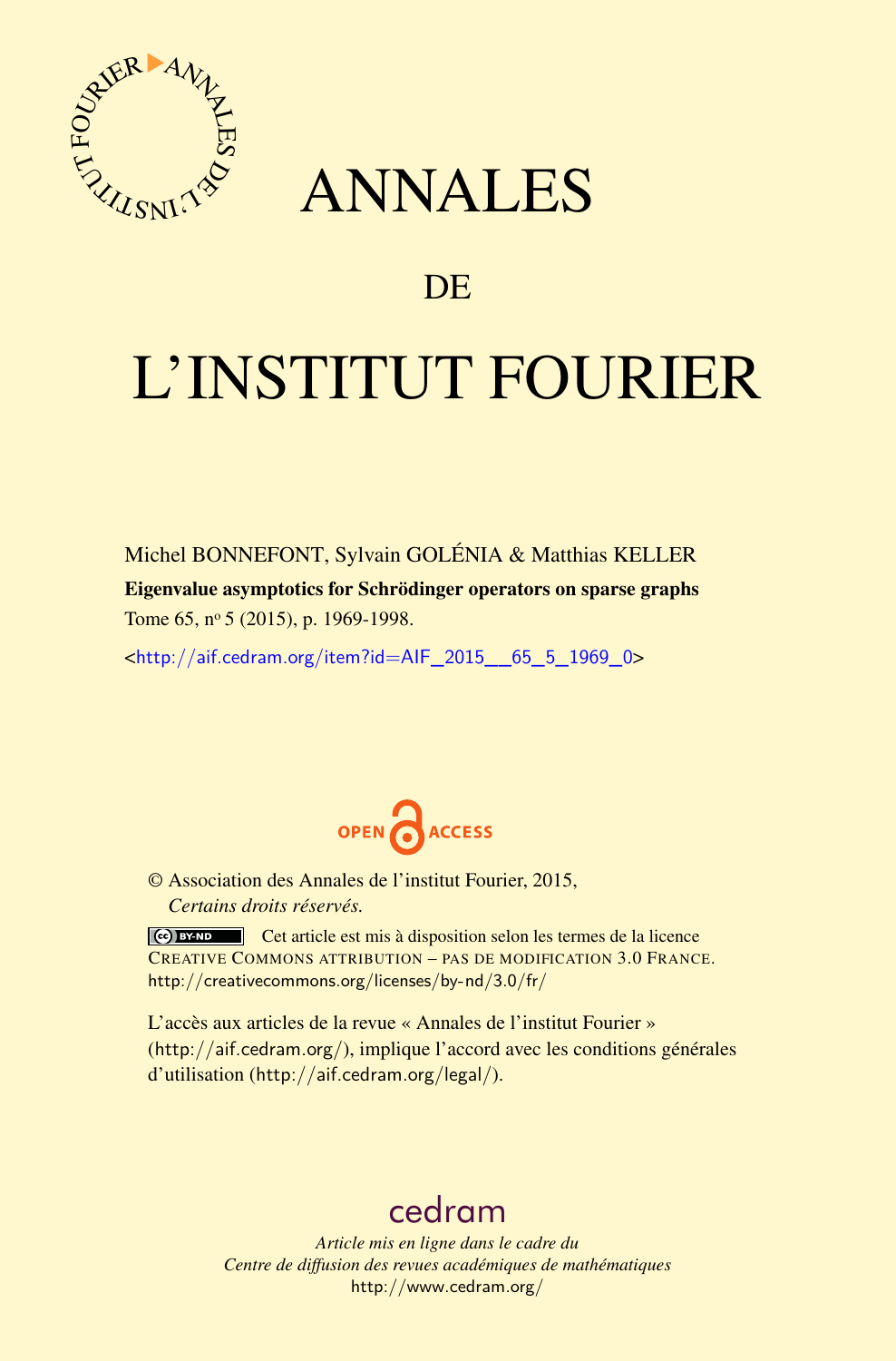### EIGENVALUE ASYMPTOTICS FOR SCHRÖDINGER OPERATORS ON SPARSE GRAPHS

**by Michel BONNEFONT, Sylvain GOLÉNIA & Matthias KELLER (\*)**

Abstract. — We consider Schrödinger operators on sparse graphs. The geometric definition of sparseness turn out to be equivalent to a functional inequality for the Laplacian. In consequence, sparseness has in turn strong spectral and functional analytic consequences. Specifically, one consequence is that it allows to completely describe the form domain. Moreover, as another consequence it leads to a characterization for discreteness of the spectrum. In this case we determine the first order of the corresponding eigenvalue asymptotics.

Résumé. — Nous considérons des opérateurs de Schrödinger agissant sur des graphes éparses. Le fait d'être éparse est équivalent à une inégalité fonctionnelle pour le Laplacien. En particulier il y a des conséquences spectrales fortes pour le Laplacien quand le graphe est éparse : caractérisation de son domaine de forme et de l'absence du spectre essentiel. Dans ce dernier cas, nous calculons l'asymptotique des valeurs propres.

#### **1. Introduction**

The spectral theory of discrete Laplacians on finite or infinite graphs has drawn a lot of attention for decades. One important aspect is to understand the relations between the geometry of the graph and the spectrum of the Laplacian. Often a particular focus lies on the study of the bottom of the spectrum and the eigenvalues below the essential spectrum.

Keywords: discrete Laplacian, locally finite graphs, eigenvalues, asymptotic, planarity, sparse, functional inequality.

Math. classification: 47A10, 34L20,05C63, 47B25, 47A63.

<sup>(\*)</sup> MB was partially supported by the ANR project HAB (ANR-12-BS01-0013-01). SG was partially supported by the ANR project GeRaSic (ANR-13-BS01-0007-01) and SQFT (ANR-12-JS01-0008-01). MK enjoyed the hospitality of Bordeaux University when this work started. Moreover, MK acknowledges the financial support of the German Science Foundation (DFG), Golda Meir Fellowship, the Israel Science Foundation (grant no. 1105/10 and no. 225/10) and BSF grant no. 2010214.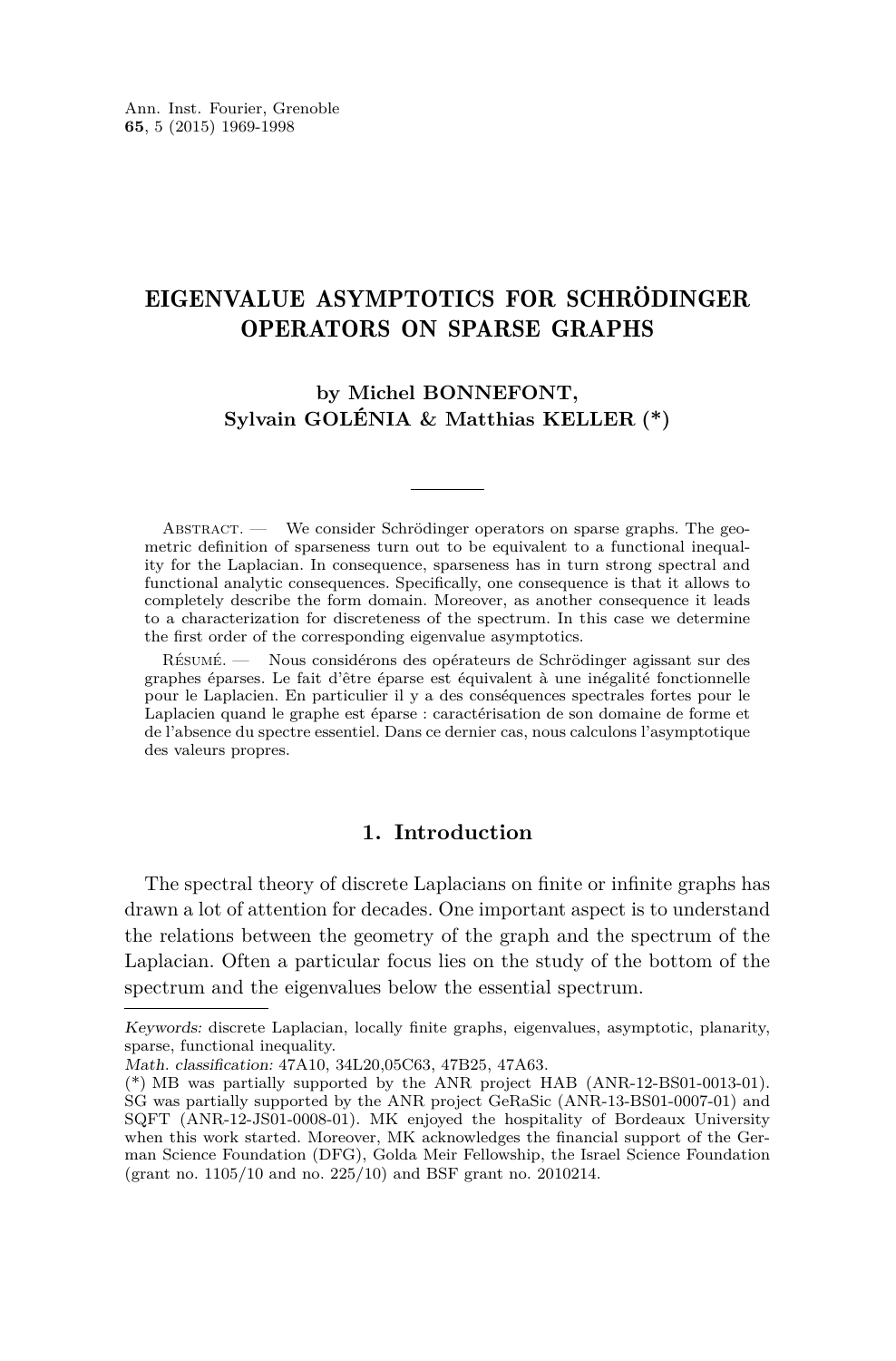Certainly the most well-known estimates for the bottom of the spectrum of Laplacians on infinite graphs are so called isoperimetric estimates or Cheeger inequalities. Starting with [\[7\]](#page-28-0) in the case of infinite graphs, these inequalities were intensively studied and resulted in huge body of literature, where we here mention only  $[2, 4, 8, 6, 11, 25, 26, 17, 15, 32]$  $[2, 4, 8, 6, 11, 25, 26, 17, 15, 32]$  $[2, 4, 8, 6, 11, 25, 26, 17, 15, 32]$  $[2, 4, 8, 6, 11, 25, 26, 17, 15, 32]$  $[2, 4, 8, 6, 11, 25, 26, 17, 15, 32]$  $[2, 4, 8, 6, 11, 25, 26, 17, 15, 32]$  $[2, 4, 8, 6, 11, 25, 26, 17, 15, 32]$  $[2, 4, 8, 6, 11, 25, 26, 17, 15, 32]$  $[2, 4, 8, 6, 11, 25, 26, 17, 15, 32]$  $[2, 4, 8, 6, 11, 25, 26, 17, 15, 32]$  $[2, 4, 8, 6, 11, 25, 26, 17, 15, 32]$  $[2, 4, 8, 6, 11, 25, 26, 17, 15, 32]$  $[2, 4, 8, 6, 11, 25, 26, 17, 15, 32]$  $[2, 4, 8, 6, 11, 25, 26, 17, 15, 32]$  $[2, 4, 8, 6, 11, 25, 26, 17, 15, 32]$  $[2, 4, 8, 6, 11, 25, 26, 17, 15, 32]$  $[2, 4, 8, 6, 11, 25, 26, 17, 15, 32]$  $[2, 4, 8, 6, 11, 25, 26, 17, 15, 32]$  $[2, 4, 8, 6, 11, 25, 26, 17, 15, 32]$ . In certain more specific geometric situations the bottom of the spectrum might be estimated in terms of curvature, see [\[3,](#page-28-0) [13,](#page-29-0) [14,](#page-29-0) [17,](#page-29-0) [18,](#page-29-0) [21,](#page-29-0) [23,](#page-29-0) [31\]](#page-29-0). There are various other more recent approaches such as Hardy inequalities in [\[12\]](#page-29-0) and summability criteria involving the boundary and volume of balls in [\[20\]](#page-29-0).

In this work we focus on sparse graphs to study discreteness of spectrum and eigenvalue asymptotics. In a moral sense, the term sparse means that there are not 'too many' edges, however, throughout the years various different definitions were investigated. We mention here [\[10,](#page-28-0) [24\]](#page-29-0) as seminal works which are closely related to our definitions. As it is impossible to give a complete discussion of the development, we refer to some selected more recent works such as [\[1,](#page-28-0) [5,](#page-28-0) [22,](#page-29-0) [26\]](#page-29-0) and references therein which also illustrates the great variety of possible definitions. Here, we discuss three notions of sparseness that result in a hierarchy of very general classes of graphs.

Let us highlight the work of Mohar [\[27\]](#page-29-0), where large eigenvalues of the adjacency matrix on finite graphs are studied. Although our situation of infinite graphs with unbounded geometry requires fundamentally different techniques – functional analytic rather than combinatorial – in spirit our work is certainly closely related.

The techniques used in this paper owe on the one hand to considerations of isoperimetric estimates as well as a scheme developed in [\[12\]](#page-29-0) for the special case of trees. In particular, we show that a notion of sparseness is a geometric characterization for an inequality of the type

$$
(1-a)\deg -k \leq \Delta \leq (1+a)\deg +k
$$

for some  $a \in (0,1)$ ,  $k \geq 0$ , which holds in the form sense (precise definitions and details will be given below). The moral of this inequality is that the asymptotic behavior of the Laplacian  $\Delta$  is controlled by the vertex degree function deg (the smaller *a* the better the control).

Furthermore, such an inequality has very strong consequences which follow from well-known functional analytic principles. These consequences include an explicit description of the form domain, characterization for discreteness of spectrum and eigenvalue asymptotics.

Let us set up the framework. Here, a graph  $\mathscr G$  is a pair  $(\mathscr V,\mathscr E)$ , where  $\mathscr V$ denotes a countable set of vertices and  $\mathscr{E} : \mathscr{V} \times \mathscr{V} \to \{0,1\}$  is a symmetric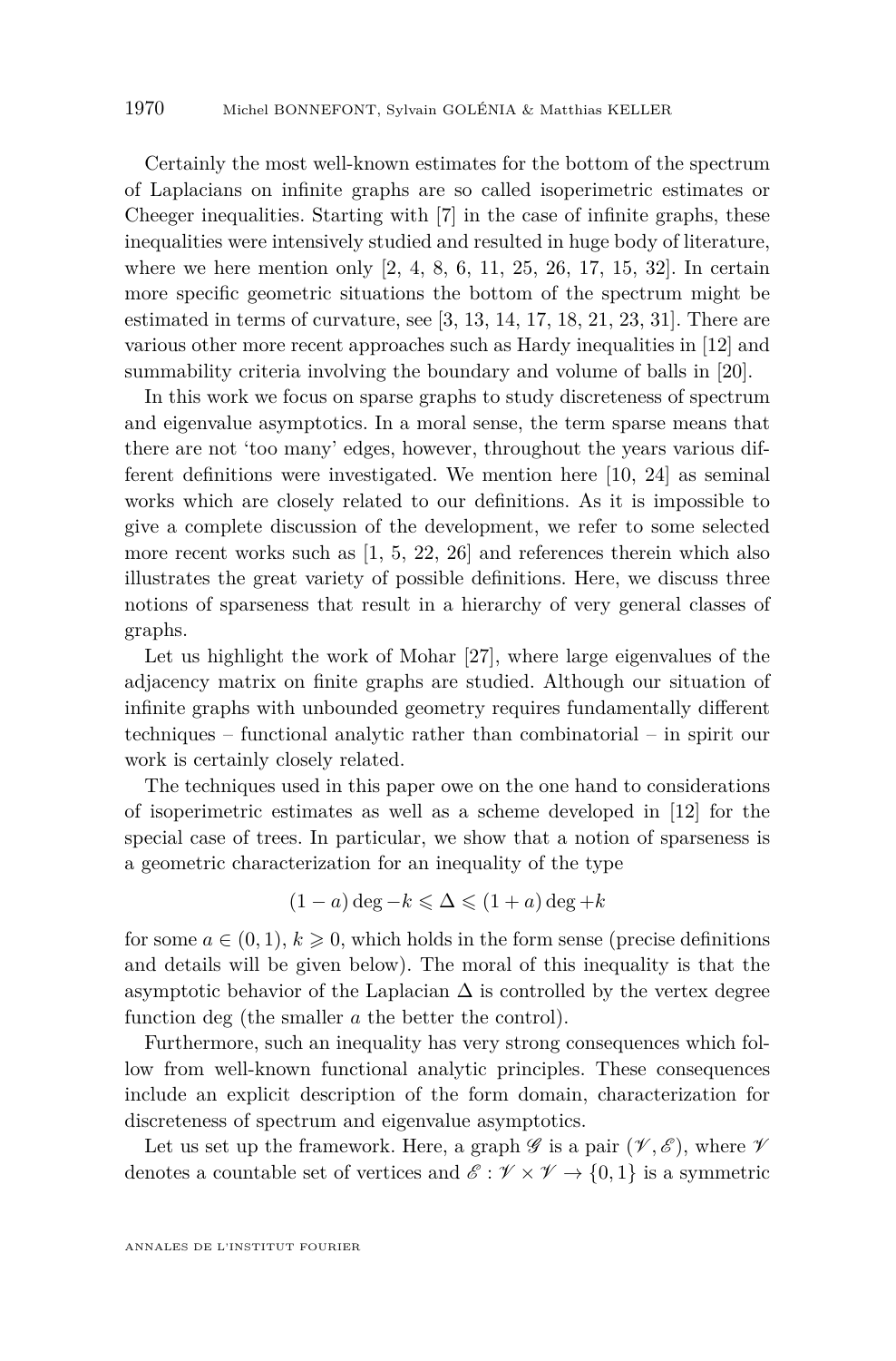function with zero diagonal determining the edges. We say two vertices *x* and *y* are adjacent or neighbors whenever  $\mathscr{E}(x, y) = \mathscr{E}(y, x) = 1$ . In this case, we write  $x \sim y$  and we call  $(x, y)$  and  $(x, y)$  the (directed) edges connecting x and y. We assume that  $\mathscr G$  is locally finite that is each vertex has only finitely many neighbors. For any finite set  $\mathscr{W} \subseteq \mathscr{V}$ , the induced subgraph  $\mathscr{G}_{\mathscr{W}} := (\mathscr{W}, \mathscr{E}_{\mathscr{W}})$  is defined by setting  $\mathscr{E}_{\mathscr{W}} := \mathscr{E}|_{\mathscr{W} \times \mathscr{W}}$ , i.e., an edge is contained in  $\mathscr{G}_{\mathscr{W}}$  if and only if both of its vertices are in  $\mathscr{W}$ .

We consider the complex Hilbert space

$$
\ell^2(\mathscr{V}) := \left\{ \varphi : \mathscr{V} \to \mathbb{C} \text{ such that } \sum_{x \in \mathscr{V}} |\varphi(x)|^2 < \infty \right\},\
$$

endowed with the scalar product  $\langle \varphi, \psi \rangle := \sum_{x \in \mathscr{V}} \varphi(x) \psi(x)$ , for all functions  $\varphi, \psi \in \ell^2(\mathscr{V})$ .

For a function  $g: \mathscr{V} \to \mathbb{C}$ , we denote the operator of multiplication by g on  $\ell^2(\mathscr{V})$  given by  $\varphi \mapsto g\varphi$  and domain  $\mathcal{D}(g) := \{ \varphi \in \ell^2(\mathscr{V}) \mid g\varphi \in \ell^2(\mathscr{V}) \}$ with slight abuse of notation also by *g*.

Let  $q: \mathscr{V} \to [0,\infty)$ . We consider the Schrödinger operator  $\Delta + q$  defined as

$$
\mathcal{D}(\Delta + q) := \left\{ \varphi \in \ell^2(\mathcal{V}) \mid \left( v \mapsto \sum_{w \sim v} (\varphi(v) - \varphi(w)) + q(v)\varphi(v) \right) \in \ell^2(\mathcal{V}) \right\}
$$
  

$$
(\Delta + q)\varphi(v) := \sum_{w \sim v} (\varphi(v) - \varphi(w)) + q(v)\varphi(v).
$$

The operator is non-negative and selfadjoint as it is essentially selfadjoint on  $\mathcal{C}_c(\mathcal{V})$ , the set of finitely supported functions  $\mathcal{V} \to \mathbb{R}$ , (confer [\[32,](#page-29-0) Theorem 1.3.1], [\[19,](#page-29-0) Theorem 6]). In Section [2](#page-5-0) we will allow for potentials whose negative part is form bounded with bound strictly less than one. Moreover, in Section [4](#page-14-0) we consider also magnetic Schrödinger operators.

As mentioned above sparse graphs have already been introduced in various contexts with varying definitions. In this article we also treat various natural generalizations of the concept. In this introduction we stick to an intermediate situation.

DEFINITION 1.1. — A graph  $\mathscr{G} := (\mathscr{V}, \mathscr{E})$  is called *k*-sparse if for any finite set  $\mathscr{W} \subseteq \mathscr{V}$  the induced subgraph  $\mathscr{G}_{\mathscr{W}} := (\mathscr{W}, \mathscr{E}_{\mathscr{W}})$  satisfies

$$
2|\mathscr{E}_{\mathscr{W}}| \leqslant k|\mathscr{W}|,
$$

where |*A*| denotes the cardinality of a finite set *A* and we define

$$
|\mathscr{E}_{\mathscr{W}}| := \frac{1}{2} |\{(x, y) \in \mathscr{W} \times \mathscr{W} \mid \mathscr{E}_{\mathscr{W}}(x, y) = 1\}|,
$$

that is we count the non-oriented edges in  $\mathcal{G}_{\mathcal{W}}$ .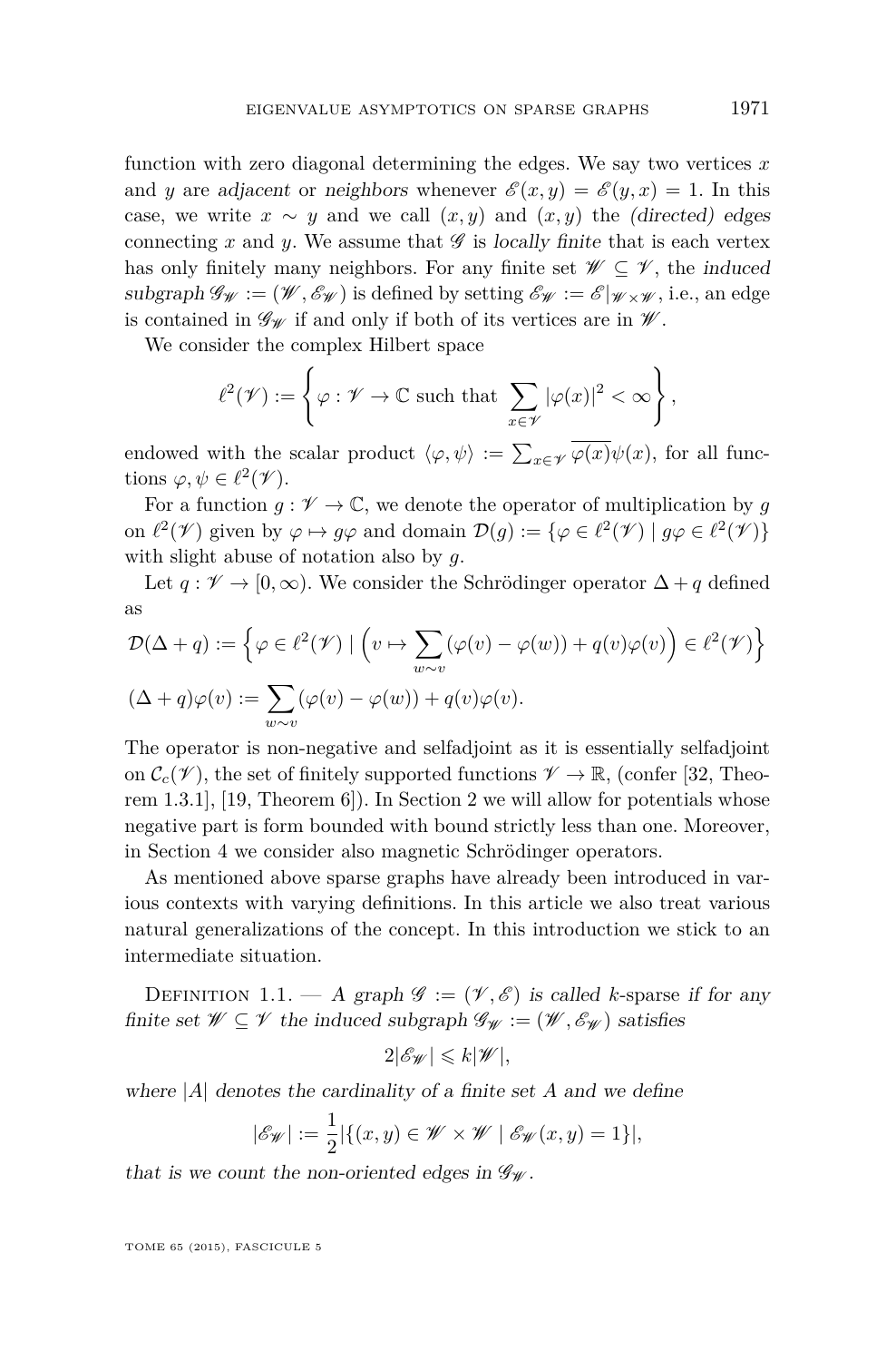<span id="page-4-0"></span>Examples of sparse graphs are planar graphs and, in particular, trees. We refer to Section [6](#page-22-0) for more examples.

For a function  $g: \mathscr{V} \to \mathbb{R}$  and a finite set  $\mathscr{W} \subseteq \mathscr{V}$ , we denote

$$
g(\mathscr{W}) := \sum_{x \in \mathscr{W}} g(x).
$$

Moreover, we define

$$
\liminf_{|x|\to\infty} g(x) := \sup_{\substack{\mathscr{W}\subset\mathscr{V} \text{ finite}}} \inf_{x\in\mathscr{V}\setminus\mathscr{W}} g(x),
$$
  

$$
\limsup_{|x|\to\infty} g(x) := \inf_{\substack{\mathscr{W}\subset\mathscr{V} \text{ finite}}} \sup_{x\in\mathscr{V}\setminus\mathscr{W}} g(x).
$$

For two selfadjoint operators  $T_1, T_2$  on a Hilbert space and a subspace  $\mathcal{D}_0 \subseteq \mathcal{D}(T_1) \cap \mathcal{D}(T_2)$ , we write  $T_1 \leq T_2$  on  $\mathcal{D}_0$  if  $\langle T_1\varphi, \varphi \rangle \leq \langle T_2\varphi, \varphi \rangle$  for all  $\varphi \in \mathcal{D}_0$ . Moreover, for a selfadjoint semi-bounded operator *T* on a Hilbert space, we denote the eigenvalues below the essential spectrum by  $\lambda_n(T)$ ,  $n \geqslant 0$ , enumerated with increasing order counted with multiplicity.

The next theorem is a special case of the more general Theorem [2.3](#page-7-0) in Section [2.](#page-5-0) It illustrates our results in the case of sparse graphs introduced above and includes the case of trees, [\[12,](#page-29-0) Theorem 1.1], as a special case. While the proof in [\[12\]](#page-29-0) uses a Hardy inequality, we rely on some new ideas which have their roots in isoperimetric techniques. The proof is given in Section [2.3.](#page-7-0)

THEOREM 1.2. — Let  $\mathscr{G} := (\mathscr{V}, \mathscr{E})$  be a *k*-sparse graph and a potential  $q: \mathscr{V} \to [0, \infty)$ . Then, we have the following:

(a) For all 
$$
0 < \varepsilon \leq 1
$$
,

$$
(1 - \varepsilon)(\deg + q) - \frac{k}{2} \left(\frac{1}{\varepsilon} - \varepsilon\right) \le \Delta + q \le (1 + \varepsilon)(\deg + q) + \frac{k}{2} \left(\frac{1}{\varepsilon} - \varepsilon\right),
$$
  
on  $C_c(\mathcal{V})$ .

(b) 
$$
\mathcal{D}((\Delta + q)^{1/2}) = \mathcal{D}((\deg + q)^{1/2}).
$$

(c) The operator  $\Delta + q$  has purely discrete spectrum if and only if

$$
\liminf_{|x| \to \infty} (\deg + q)(x) = \infty.
$$

In this case, we obtain

$$
\liminf_{\lambda \to \infty} \frac{\lambda_n(\Delta + q)}{\lambda_n(\deg + q)} = 1.
$$

As a corollary, we obtain following estimate for the bottom and the top of the (essential) spectrum.

ANNALES DE L'INSTITUT FOURIER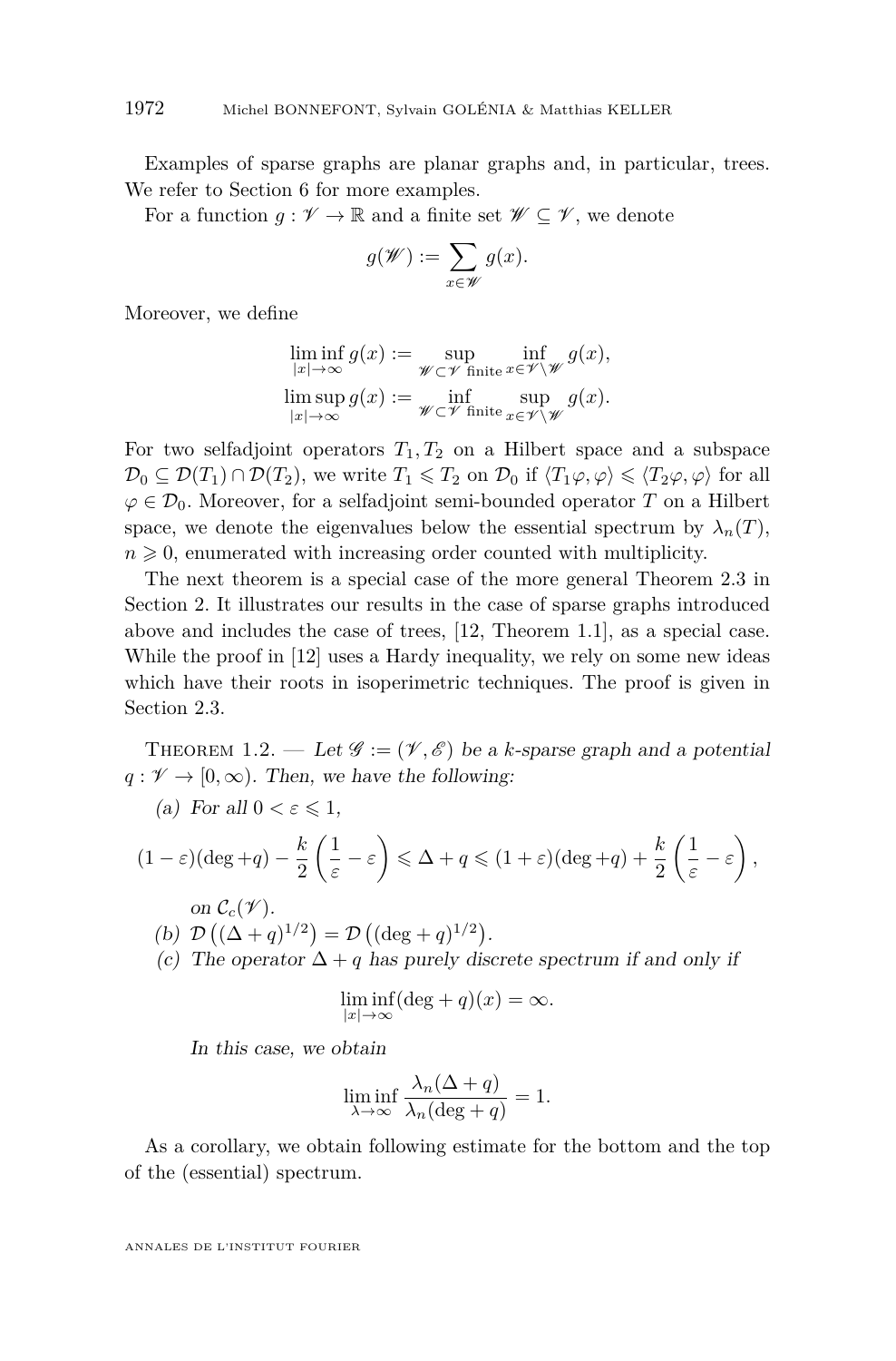<span id="page-5-0"></span>COROLLARY 1.3. — Let  $\mathscr{G} := (\mathscr{V}, \mathscr{E})$  be a *k*-sparse graph and a potential  $q: \mathscr{V} \to [0, \infty)$ . Define

$$
d := \inf_{x \in \mathcal{V}} (\deg + q)(x) \text{ and } D := \sup_{x \in \mathcal{V}} (\deg + q)(x)
$$

Assume  $d < k \le D < +\infty$ . Then,

$$
d-2\sqrt{\frac{k}{2}\left(d-\frac{k}{2}\right)} \leqslant \inf \sigma(\Delta+q) \leqslant \sup \sigma(\Delta+q) \leqslant D-2\sqrt{\frac{k}{2}\left(D-\frac{k}{2}\right)}.
$$

Define

$$
d_{\text{ess}} := \liminf_{|x| \to \infty} (\deg + q)(x) \text{ and } D_{\text{ess}} := \limsup_{|x| \to \infty} (\deg + q)(x).
$$

Assume  $d_{\text{ess}} < k \le D_{\text{ess}} < +\infty$ . Then,

$$
d_{\text{ess}} - 2\sqrt{\frac{k}{2} \left(d_{\text{ess}} - \frac{k}{2}\right)} \leqslant \inf \sigma_{\text{ess}}(\Delta + q)
$$
  

$$
\leqslant \sup \sigma_{\text{ess}}(\Delta + q) \leqslant D_{\text{ess}} - 2\sqrt{\frac{k}{2} \left(D_{\text{ess}} - \frac{k}{2}\right)}.
$$

Proof of Corollary 1.3. — Set  $\varepsilon = \min\left(\sqrt{\frac{k}{2d-k}}, 1\right)$  in the part (a) of Theorem [1.2.](#page-4-0)  $\Box$ 

Remark 1.4. — Since trees are 2-sparse, see Lemma [6.2,](#page-23-0) the bounds in Corollary 1.3 are optimal for the bottom and the top of the (essential) spectrum in the case of regular trees.

The paper is structured as follows. In the next section an extension of the notion of sparseness is introduced which is shown to be equivalent to a functional inequality and equality of the form domains of  $\Delta$  and deg. In Section [3](#page-13-0) we consider almost sparse graphs for which we obtain precise eigenvalue asymptotics. Furthermore, in Section [4](#page-14-0) we shortly discuss magnetic Schrödinger operators. Our notion of sparseness has very explicit but non-trivial connections to isoperimetric inequalities which are made precise in Section [5.](#page-18-0) Finally, in Section [6](#page-22-0) we discuss some examples.

#### **2. A geometric characterization of the form domain**

In this section we characterize equality of the form domains of  $\Delta + q$  and deg +*q* by a geometric property. This geometric property is a generalization of the notion of sparseness from the introduction. Before we come to this definition, we introduce the class of potentials that is treated in this paper.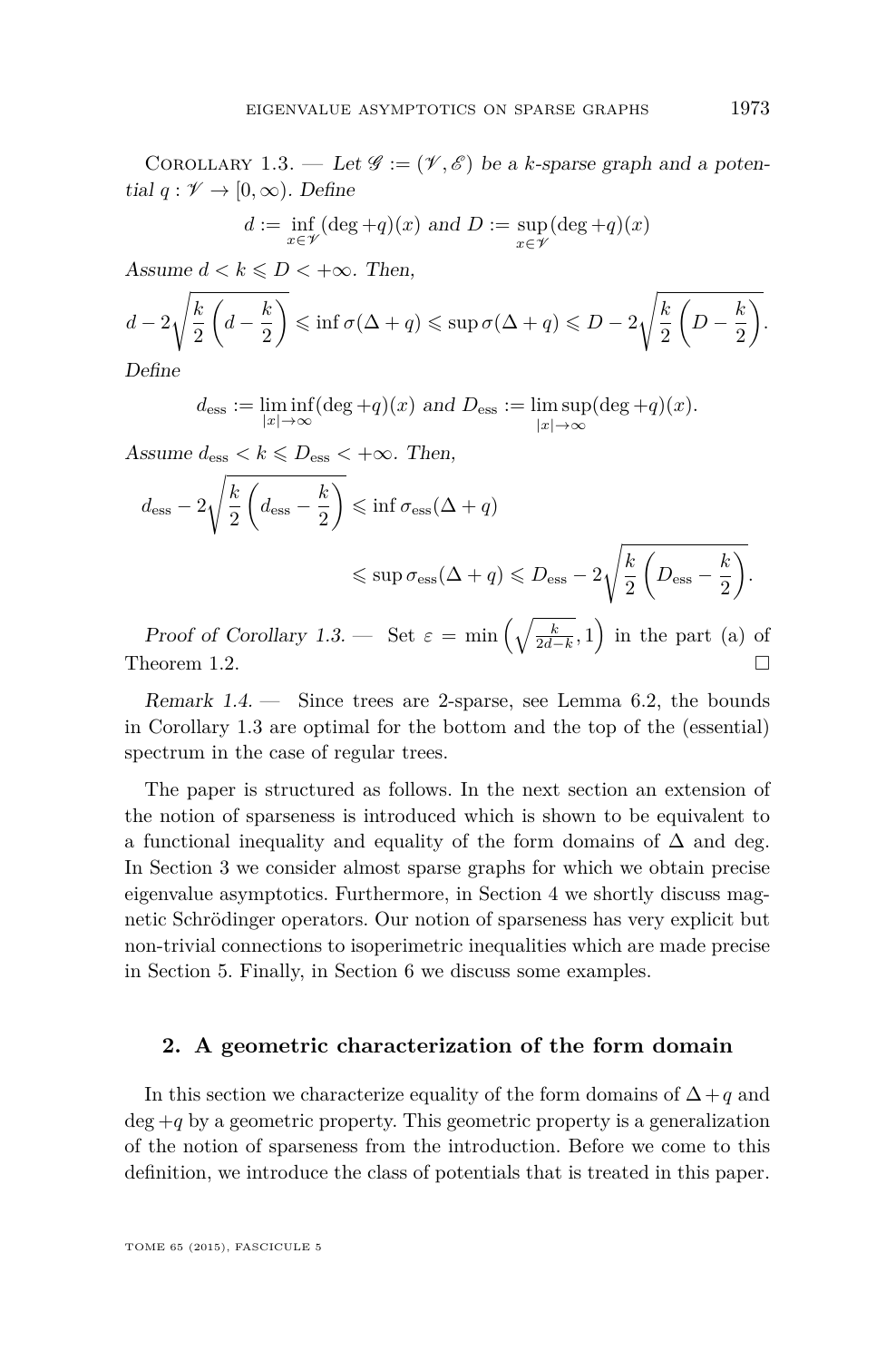Let  $\alpha > 0$ . We say a potential  $q : \mathcal{V} \to \mathbb{R}$  is in the class  $\mathcal{K}_{\alpha}$  if there is  $C_{\alpha} \geqslant 0$  such that

$$
q_- \leq \alpha(\Delta + q_+) + C_\alpha,
$$

where  $q_{\pm} := \max(\pm q, 0)$ . For  $\alpha \in (0, 1)$ , we define the operator  $\Delta + q$  via the form sum of the operators  $\Delta + q_+$  and  $-q_-$  (i.e., by the KLMN Theorem, see e.g., [\[28,](#page-29-0) Theorem X.17]). Note that  $\Delta + q$  is bounded from below and

$$
\mathcal{D}(|\Delta + q|^{\frac{1}{2}}) = \mathcal{D}((\Delta + q_+)^{\frac{1}{2}}) = \mathcal{D}(\Delta^{\frac{1}{2}}) \cap \mathcal{D}(q_+^{\frac{1}{2}}),
$$

where  $|\Delta + q|$  is defined by the spectral theorem. The last equality follows from [\[16,](#page-29-0) Theorem 5.6]. in the sense of functions and forms.

An other important class are the potentials

$$
\mathscr{K}_{0^+}:=\bigcap_{\alpha\in(0,1)}\mathscr{K}_\alpha.
$$

In our context of sparseness, we can characterize the class  $\mathscr{K}_{0+}$  to be the potentials whose negative part  $q_-\$  is morally  $o(\text{deg} + q_+)$ , see Corollary [2.10.](#page-12-0) Let us mention that if  $q_$  is in the Kato class with respect to  $\Delta + q_+$ , i.e., if we have  $\limsup_{t\to 0^+} ||e^{-t(\Delta+q_+)}q_+||_{\infty} = 0$ , then  $q := q_+ - q_- \in \mathcal{K}_{0^+}$ by [\[29,](#page-29-0) Theorem 3.1].

Next, we come to an extension of the notion of sparseness. For a set W ⊆ V , let the boundary *∂*W of W be the set of edges emanating from W

$$
\partial \mathscr{W} := \{ (x, y) \in \mathscr{W} \times \mathscr{V} \setminus \mathscr{W} \mid x \sim y \}.
$$

DEFINITION 2.1. — Let  $\mathscr{G} := (\mathscr{V}, \mathscr{E})$  be a graph and  $q : \mathscr{V} \to \mathbb{R}$ . For given  $a \geq 0$  and  $k \geq 0$ , we say that  $(\mathscr{G}, q)$  is  $(a, k)$ -sparse if for any finite set  $\mathscr{W} \subseteq \mathscr{V}$  the induced subgraph  $\mathscr{G}_{\mathscr{W}} := (\mathscr{W}, \mathscr{E}_{\mathscr{W}})$  satisfies

$$
2|\mathscr{E}_\mathscr{W}| \leq k|\mathscr{W}| + a(|\partial \mathscr{W}| + q_+(\mathscr{W})).
$$

Remark 2.2.

- (a) Observe that the definition depends only on  $q_{+}$ . The negative part of *q* will be taken in account through the hypothesis  $\mathscr{K}_{\alpha}$  or  $\mathscr{K}_{0+}$  in our theorems.
- (b) If  $(\mathscr{G}, q)$  is  $(a, k)$ -sparse, then  $(\mathscr{G}, q')$  is  $(a, k)$ -sparse for every  $q' \geqslant q$ .
- (c) As mentioned above there is a great variety of definitions which were so far predominantly established for (families of) finite graphs. For example it is asked that  $|\mathscr{E}| = C|\mathscr{V}|$  in [\[10\]](#page-28-0),  $|\mathscr{E}_{\mathscr{W}}| \leq k|\mathscr{W}| + l$ in [\[24,](#page-29-0) [22\]](#page-29-0),  $|\mathscr{E}| \in O(|\mathscr{V}|)$  in [\[1\]](#page-28-0) and  $\deg(\mathscr{W}) \leq k|\mathscr{W}|$  in [\[27\]](#page-29-0).

We now characterize the equality of the form domains in geometric terms.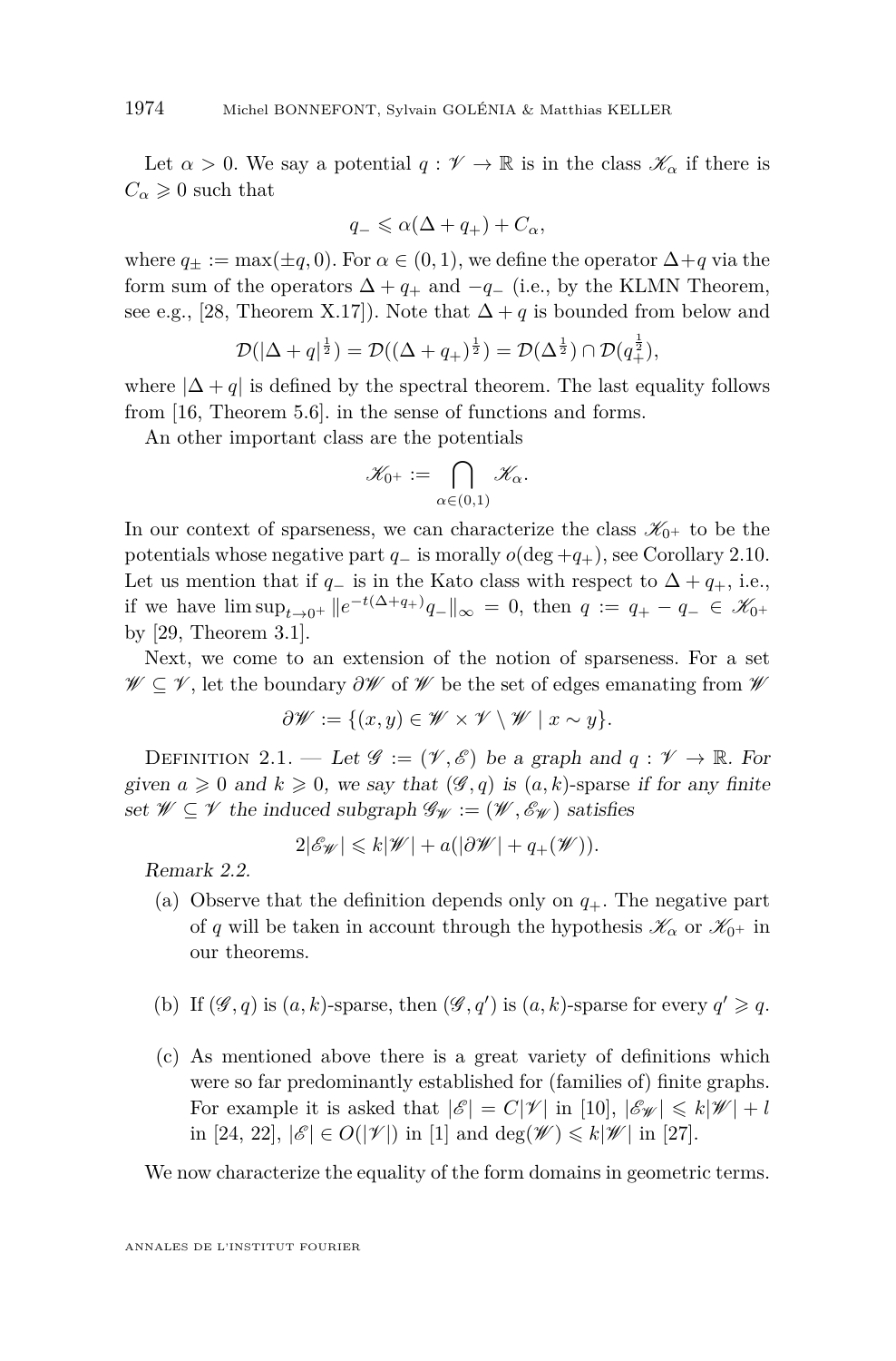<span id="page-7-0"></span>THEOREM 2.3. — Let  $\mathscr{G} := (\mathscr{V}, \mathscr{E})$  be a graph and  $q \in \mathscr{K}_{\alpha}, \alpha \in (0, 1)$ . The following assertions are equivalent:

- (i) There are  $a, k \geq 0$  such that  $(\mathscr{G}, q)$  is  $(a, k)$ -sparse.
- (ii) There are  $\tilde{a} \in (0,1)$  and  $\tilde{k} \geq 0$  such that on  $\mathcal{C}_c(\mathcal{V})$

 $(1 - \tilde{a})(\deg q +) - \tilde{k} \leq \Delta + q \leq (1 + \tilde{a})(\deg q +) + \tilde{k}.$ 

(iii) There are  $\tilde{a} \in (0,1)$  and  $\tilde{k} \geq 0$  such that on  $\mathcal{C}_c(\mathcal{V})$ 

$$
(1 - \tilde{a})(\deg + q) - \tilde{k} \le \Delta + q.
$$

$$
(iv) \ \mathcal{D}(|\Delta + q|^{1/2}) = \mathcal{D}(|\deg + q|^{1/2}).
$$

Furthermore,  $\Delta + q$  has purely discrete spectrum if and only if

$$
\liminf_{|x| \to \infty} (\deg + q)(x) = \infty.
$$

In this case, we obtain

$$
1 - \tilde{a} \leqslant \liminf_{n \to \infty} \frac{\lambda_n(\Delta + q)}{\lambda_n(\deg + q)} \leqslant \limsup_{n \to \infty} \frac{\lambda_n(\Delta + q)}{\lambda_n(\deg + q)} \leqslant 1 + \tilde{a}.
$$

Before we come to the proof of Theorem 2.3, we summarize the relation between the sparseness parameters  $(a, k)$  and the constants  $(\tilde{a}, \tilde{k})$  in the inequality in Theorem 2.3 (ii).

Remark 2.4. — Roughly speaking *a* tends to  $\infty$  as  $\tilde{a}$  tends to 1<sup>-</sup> and *a* tends to  $0^+$  as  $\tilde{a}$  tends to  $0^+$  and vice-versa. More precisely, by Lemma [2.6](#page-8-0) we obtain that for given  $\tilde{a}$  and  $\tilde{k}$  the values of a and k can be chosen to be

$$
a = \frac{\tilde{a}}{1 - \tilde{a}}
$$
 and  $k = \frac{\tilde{k}}{1 - \tilde{a}}$ .

Reciprocally, given  $a, k \geq 0$  and  $q: \mathcal{V} \to [0, \infty)$ , Lemma [2.8](#page-9-0) distinguishes the case where the graph is sparse  $a = 0$  and  $a > 0$ . For  $a = 0$ , we may choose  $\tilde{a} \in (0,1)$  arbitrary and

$$
\tilde{k} = \frac{k}{2} \left( \frac{1}{\tilde{a}} - \tilde{a} \right).
$$

For an  $(a, k)$ -sparse graph with  $a > 0$ , the precise constants are found below in Lemma [2.8.](#page-9-0) Here, we discuss the asymptotics. For  $a \to 0^+$ , we obtain

$$
\tilde{a} \simeq \sqrt{2a}
$$
 and  $\tilde{k} \simeq \frac{k}{2a}$ ,

and, for  $a \to \infty$ , we obtain

$$
\tilde{a} \simeq 1 - \frac{3}{8a^2}
$$
 and  $\tilde{k} \simeq \frac{3k}{4a}$ .

In the case  $q \in \mathcal{K}_{\alpha}$ , the constants  $\tilde{a}$ ,  $\tilde{k}$  from the case  $q \geq 0$  have to be replaced by constants whose formula can be explicitly read from Lemma [A.3.](#page-27-0)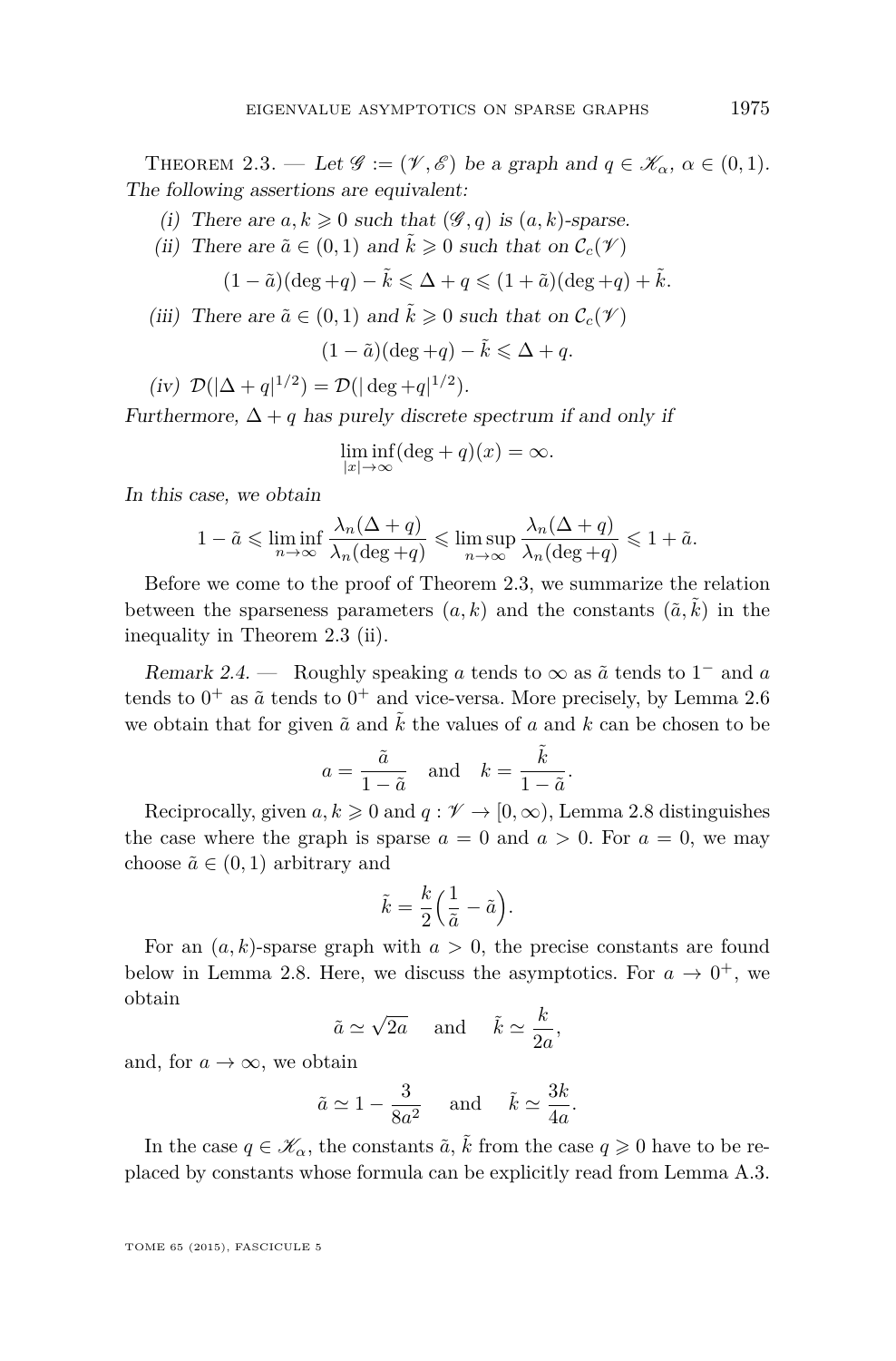<span id="page-8-0"></span>For  $\alpha \to 0^+$ , the constant replacing  $\tilde{a}$  tends to  $\tilde{a}$  while the asymptotics of the constant replacing  $\tilde{k}$  depend also on the behavior of  $C_{\alpha}$  from the assumption  $q_{-} \leq \alpha(\Delta + q) + C_{\alpha}$ .

Remark 2.5.

(a) Observe that in the context of Theorem [2.3](#page-7-0) statement (iv) is equivalent to

 $\text{(iv')} \qquad \mathcal{D}(|\Delta + q|^{1/2}) = \mathcal{D}((\deg + q_+)^{1/2}).$ 

Indeed, (ii) implies the corresponding inequality for  $q = q_+$ . Thus, as  $q \in \mathscr{K}_{\alpha}$ ,

$$
\mathcal{D}(|\Delta + q|^{\frac{1}{2}}) = \mathcal{D}((\Delta + q_+)^{\frac{1}{2}}) = \mathcal{D}((\deg + q_+)^{\frac{1}{2}}).
$$

- (b) The definition of the class  $\mathscr{K}_{0+}$  is rather abstract. Indeed, Theorem [2.3](#page-7-0) yields a very concrete characterization of these potentials, see Corollary [2.10](#page-12-0) below.
- (c) Theorem [2.3](#page-7-0) characterizes equality of the form domains. Another natural question is under which circumstances the operator domains agree. For a discussion on this matter we refer to [\[12,](#page-29-0) Section 4.1].

The rest of this section is devoted to the proof of the results which is divided into four parts. The following three lemmas essentially show the equivalences (i)⇔(ii)⇔(iii) for  $q \ge 0$  providing the explicit dependence of  $(a, k)$  on  $(\tilde{a}, \tilde{k})$  and vice versa. The third part uses general functional analytic principles collected in the appendix to treat general *q* and show the spectral consequences.

The first lemma shows (iii) $\Rightarrow$ (i).

LEMMA 2.6. — Let  $\mathscr{G} := (\mathscr{V}, \mathscr{E})$  be a graph and  $q : \mathscr{V} \to \mathbb{R}$ . If there are  $\tilde{a} \in (0,1)$  and  $\tilde{k} \geq 0$  such that for all  $f$  in  $\mathcal{C}_c(\mathcal{V})$ ,

$$
(1 - \tilde{a})\langle f, (\deg + q)f \rangle - \tilde{k}||f||^2 \leq \langle f, \Delta f + qf \rangle,
$$

then  $(\mathscr{G}, q)$  is  $(a, k)$ -sparse with

$$
a = \frac{\tilde{a}}{1 - \tilde{a}}
$$
 and  $k = \frac{\tilde{k}}{1 - \tilde{a}}$ .

Remark 2.7. — We stress that we suppose solely that  $q: \mathcal{V} \to \mathbb{R}$  and work with  $\Delta|_{\mathcal{C}_c(\mathscr{V})} + q|_{\mathcal{C}_c(\mathscr{V})}$ . We do not specify any self-adjoint extension of the latter.

Proof. — Let  $f \in \mathcal{C}_c(\mathcal{V})$ . By adding  $q_-\,$  to the assumed inequality we obtain immediately

$$
(1-\tilde{a})\langle f,(\deg+q_+)f\rangle-\tilde{k}\|f\|^2\leqslant \langle f,\Delta f+q_+f\rangle.
$$

ANNALES DE L'INSTITUT FOURIER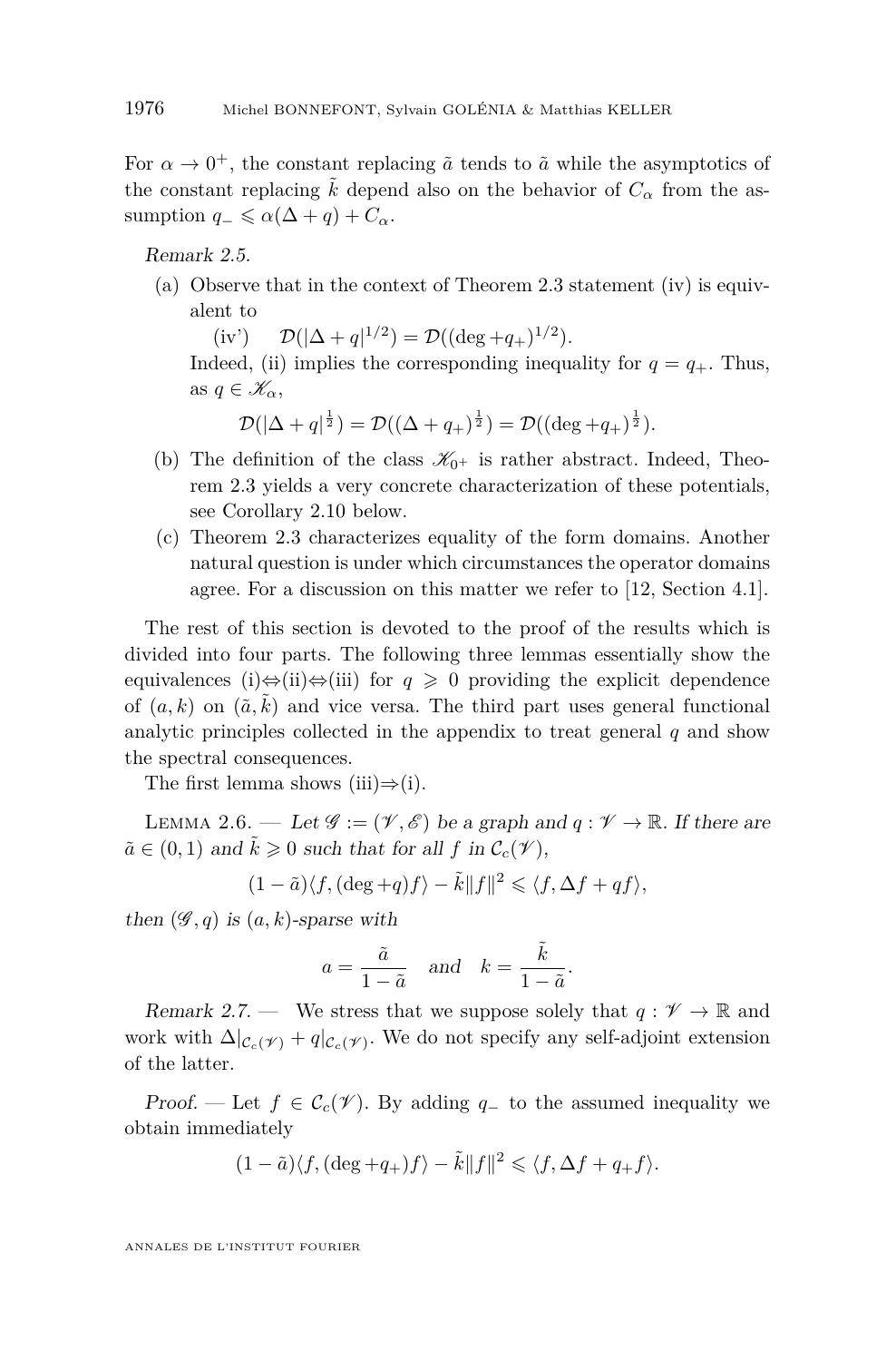<span id="page-9-0"></span>Let  $\mathscr{W} \subseteq \mathscr{V}$  be a finite set and denote by  $\mathbf{1}_{\mathscr{W}}$  the characteristic function of the set  $\mathscr W$ . We recall the basic equalities

$$
\deg(\mathscr{W}) = 2|\mathscr{E}_{\mathscr{W}}| + |\partial \mathscr{W}| \quad \text{and} \quad \langle \mathbf{1}_{\mathscr{W}}, \Delta \mathbf{1}_{\mathscr{W}} \rangle = |\partial \mathscr{W}|.
$$

Therefore, applying the asserted inequality with  $f = \mathbf{1}_{\mathscr{W}}$ , we obtain

$$
2|\mathscr{E}_{\mathscr{W}}| \leqslant \frac{\tilde{k}}{1-\tilde{a}}|W| + \frac{\tilde{a}}{1-\tilde{a}}\left(|\partial W| + q_+(\mathscr{W})\right).
$$

This proves the statement.  $\Box$ 

The second lemma gives (i) $\Rightarrow$ (ii) for  $q \ge 0$ . The case of general q is later taken care of by Lemma [A.3.](#page-27-0)

LEMMA 2.8. — Let  $\mathscr{G} := (\mathscr{V}, \mathscr{E})$  be a graph and  $q : \mathscr{V} \to [0, \infty)$ . If there are  $a, k \geq 0$  such that  $(\mathscr{G}, q)$  is  $(a, k)$ -sparse, then

$$
(1 - \tilde{a})(\deg + q) - \tilde{k} \le \Delta + q \le (1 + \tilde{a})(\deg + q) + \tilde{k} \qquad \text{on } \mathcal{C}_c(\mathscr{V})
$$

where if  $(\mathscr{G}, q)$  is sparse, i.e.,  $a = 0$ , we may choose  $\tilde{a} \in (0, 1)$  arbitrary and

$$
\tilde{k} = \frac{k}{2} \left( \frac{1}{\tilde{a}} - \tilde{a} \right).
$$

In the other case, i.e.  $a > 0$ , we may choose

$$
\tilde{a} = \frac{\sqrt{\min\left(\frac{1}{4}, a^2\right) + 2a + a^2}}{(1+a)}
$$
  
and  $\tilde{k} = \max\left(\frac{\max\left(\frac{3}{2}, \frac{1}{a} - a\right)k}{2(1+a)}, 2k(1-\tilde{a})\right).$ 

*Proof.* — Let  $f \in \mathcal{C}_c(\mathcal{V})$  be complex valued. Assume first that

(2.1) 
$$
\langle f, (\deg + q)f \rangle < k \|f\|^2.
$$

In this case, remembering  $\Delta \leq 2 \text{ deg}$ , we choose  $\tilde{a} \in (0,1)$  arbitrary and k such that

$$
\tilde{k} \geqslant 2(1-\tilde{a})k.
$$

So, assume  $\langle f, (\deg + q)f \rangle \geq k \|f\|^2$ . Using an area and a co-area formula (cf. [\[15,](#page-29-0) Theorem 12 and Theorem 13]) with

$$
\Omega_t := \{ x \in \mathcal{V} \mid |f(x)|^2 > t \},
$$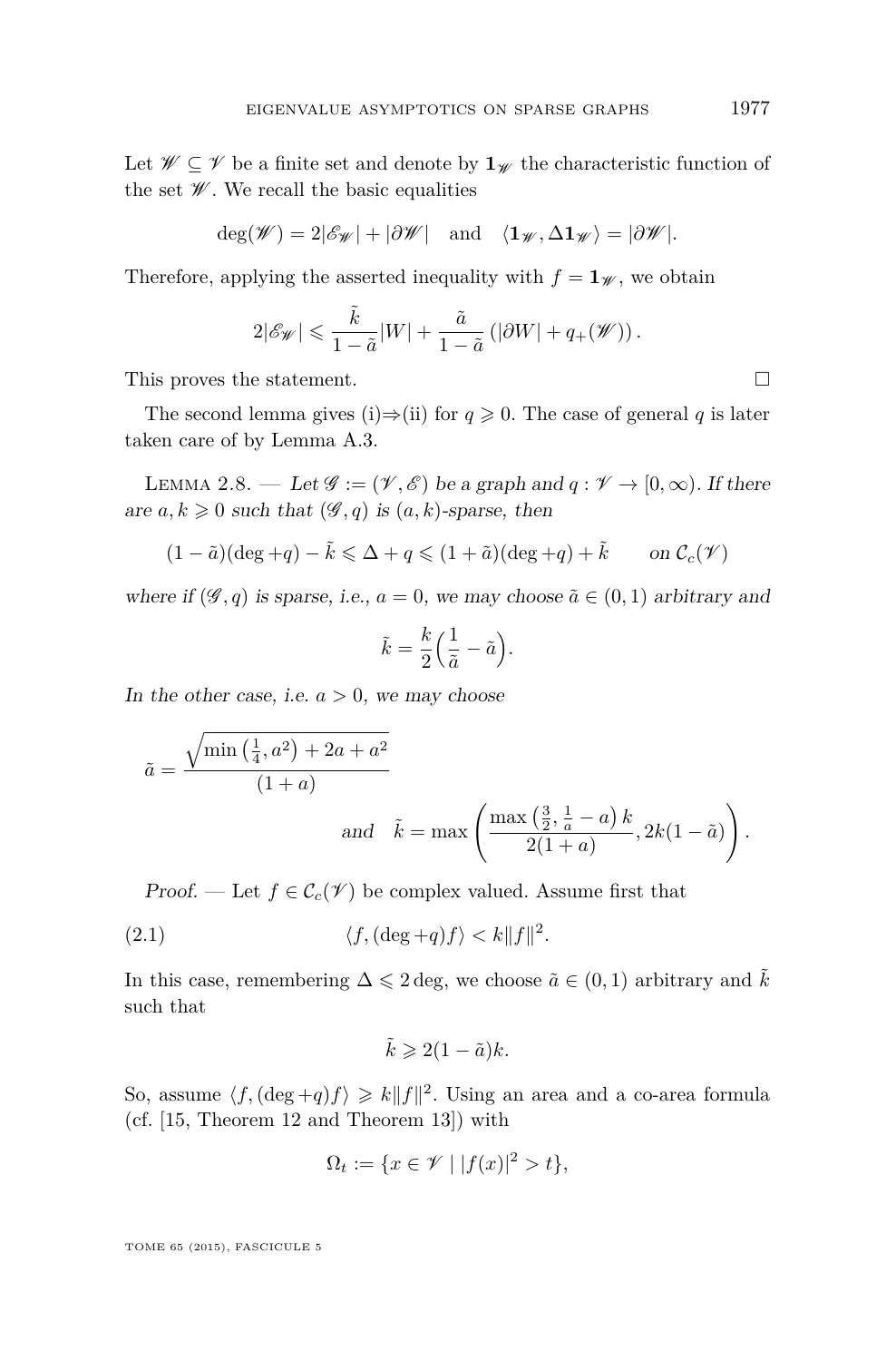in the first step,  $\deg(\Omega_t) = 2|\mathscr{E}(\Omega_t)| + |\partial \Omega_t|$  and the sparseness in the third step, we obtain

$$
\langle f, (\deg + q) f \rangle - k||f||^2
$$
  
=  $\int_0^\infty (\deg(\Omega_t) + q(\Omega_t) - k|\Omega_t|) dt$   
=  $\int_0^\infty (2|\mathscr{E}_{\Omega_t}| + |\partial \Omega_t| + q(\Omega_t) - k|\Omega_t|) dt$   
 $\leq (1+a) \int_0^\infty (|\partial \Omega_t| + q(\Omega_t)) dt$   
=  $\frac{(1+a)}{2} \sum_{x,y,x \sim y} |[f(x)|^2 - |f(y)|^2| + (1+a) \sum_x q(x)|f(x)|^2$   
 $\leq \frac{(1+a)}{2} \sum_{x,y,x \sim y} |(f(x) - f(y))(\overline{f(x)} + \overline{f(y)})| + (1+a) \sum_x q(x)|f(x)|^2$   
 $\leq \frac{(1+a)}{2} \left( \sum_{x,y,x \sim y} |f(x) - f(y)|^2 + 2 \sum_x q(x)|f(x)|^2 \right)^{1/2}$   
 $\times \left( \sum_{x,y,x \sim y} |f(x) + f(y)|^2 + 2 \sum_x q(x)|f(x)|^2 \right)^{1/2}$   
=  $(1+a)\langle f, (\Delta + q)f \rangle^{\frac{1}{2}} (2\langle f, (\deg + q)f \rangle - \langle f, (\Delta + q)f \rangle)^{\frac{1}{2}},$ 

where we used the Cauchy-Schwarz inequality in the last inequality and basic algebraic manipulation in the last equality. Since the left hand side is non-negative by the assumption  $\langle f, (\deg + q)f \rangle \geq k \|f\|^2$ , we can take square roots on both sides. To shorten notation, we assume for the rest of the proof  $q \equiv 0$  since the proof with  $q \neq 0$  is completely analogous.

Reordering the terms yields

$$
(1+a)^2 \langle f, \Delta f \rangle^2 - 2(1+a)^2 \langle f, \deg f \rangle \langle f, \Delta f \rangle + (\langle f, (\deg - k)f \rangle)^2 \leq 0.
$$

Resolving the quadratic expression above gives

$$
\langle f, \deg f \rangle - \sqrt{\delta} \leqslant \langle f, \Delta f \rangle \leqslant \langle f, \deg f \rangle + \sqrt{\delta},
$$

with

$$
\delta := \langle f, \deg f \rangle^2 - (1+a)^{-2} (\langle f, (\deg - k)f \rangle)^2.
$$

ANNALES DE L'INSTITUT FOURIER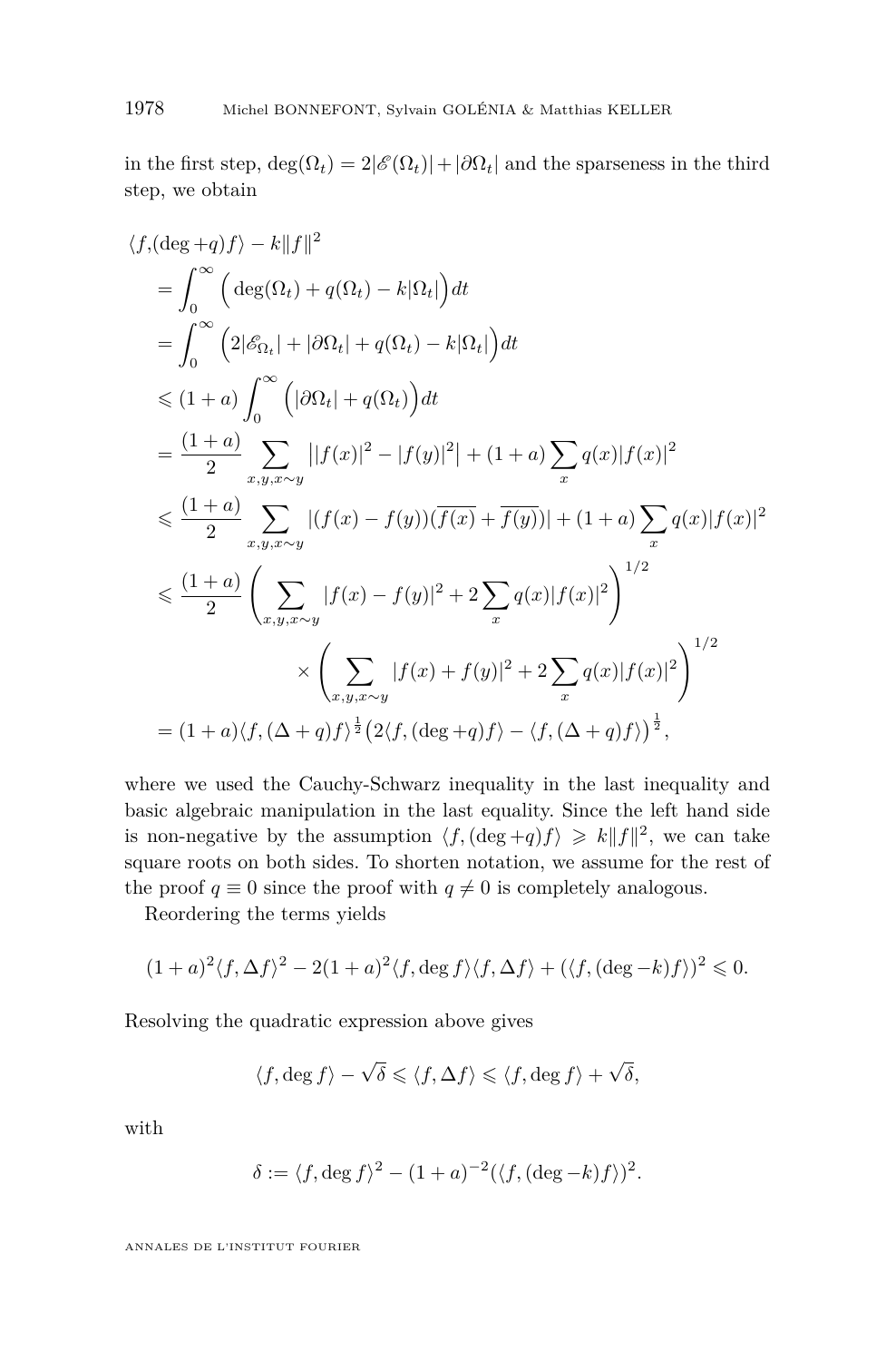<span id="page-11-0"></span>Using  $4\xi \leq (\xi + \zeta)^2$ ,  $\xi, \zeta \geq 0$ , for all  $0 < \lambda < 1$ , we estimate  $\delta$  as follows  $(1+a)^2\delta = (2a+a^2)\langle f, \deg f \rangle^2 + k||f||^2 \langle f, (2 \deg - k)f \rangle$ 

$$
\leq (2a+a^2)\langle f, \deg f \rangle^2 + \left(\lambda \langle f, \deg f \rangle + \frac{k}{2}\left(\frac{1}{\lambda} - \lambda\right) ||f||^2\right)^2
$$
  

$$
\leq \left(\sqrt{\lambda^2 + 2a + a^2} \langle f, \deg f \rangle + \frac{k}{2}\left(\frac{1}{\lambda} - \lambda\right) ||f||^2\right)^2.
$$

If  $a = 0$ , i.e., the *k*-sparse case, then we take  $\lambda = \tilde{a}$  to get

$$
\delta \leq k \|f\|^2 \langle f, 2 \deg f \rangle \leq \left(\tilde{a} \langle f, \deg f \rangle + \frac{k}{2} \left(\frac{1}{\tilde{a}} - \tilde{a}\right) \|f\|^2\right)^2.
$$

As  $k/2\tilde{a} \geq 2(1-\tilde{a})k$ , this proves the desired inequality with  $\tilde{k} = k/2\tilde{a}$ . If  $a > 0$ , we take  $\lambda = \min\left(\frac{1}{2}, a\right)$  to get

$$
(1+a)^2 \delta = \left(\sqrt{\min\left(\frac{1}{4},a^2\right) + 2a + a^2} \langle f, \deg f \rangle \right)
$$

$$
+ \frac{k}{2} \max\left(\frac{3}{2}, \left(\frac{1}{a} - a\right)\right) ||f||^2\right)^2.
$$

Keeping in mind the restriction  $\tilde{k} \geq 2(1 - \tilde{a})k$  for [\(2.1\)](#page-9-0), this gives the statement with the choice of  $(\tilde{a}, \tilde{k})$  in the statement of the lemma.

The two lemmas above are sufficient to prove Theorem [2.3](#page-7-0) for the case  $q \geqslant 0$ . An application of Lemma [A.3](#page-27-0) turns the lower bound of Lemma [2.8](#page-9-0) for  $q \ge 0$  into a corresponding lower bound for general q. This straightforward argument does not work for the upper bound. However, the following surprising lemma shows that such a lower bound by deg automatically implies the corresponding upper bound. There is a deeper reason for this fact which shows up in the context of magnetic Schrödinger operators. We present the non-magnetic version of the statement here for the sake of being self-contained in this section. For the more conceptual and more general magnetic version, we refer to Lemma [4.4.](#page-16-0)

LEMMA 2.9 (Upside-Down-Lemma – non-magnetic version).  $-$  Let  $\mathscr{G}$ :=  $(\mathscr{V}, \mathscr{E})$  be a graph and  $q : \mathscr{V} \to \mathbb{R}$ . Assume there are  $\tilde{a} \in (0, 1)$ ,  $\tilde{k} \geq 0$  such that for all  $f \in \mathcal{C}_c(\mathcal{V})$ ,

$$
(1 - \tilde{a})\langle f, (\deg + q)f \rangle - \tilde{k}||f||^2 \leq \langle f, \Delta f + qf \rangle,
$$

then, for all  $f \in \mathcal{C}_c(\mathcal{V})$ , we also have

$$
\langle f, \Delta f + qf \rangle \leq (1 + \tilde{a}) \langle f, (\deg + q)f \rangle + \tilde{k} ||f||^2.
$$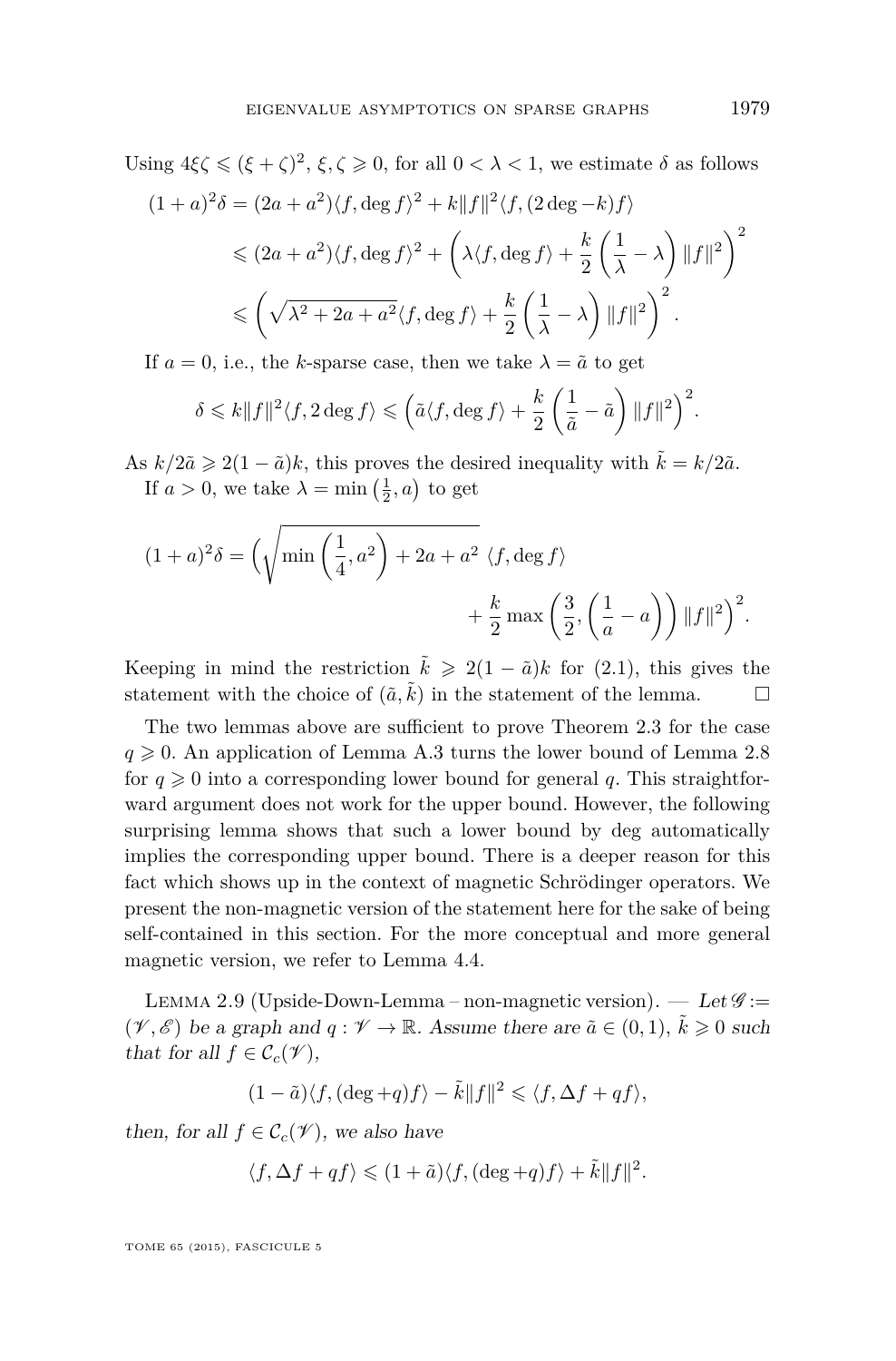<span id="page-12-0"></span>Proof. — By a direct calculation we find for  $f \in \mathcal{C}_c(\mathcal{V})$ 

$$
\langle f, (2 \deg - \Delta)f \rangle = \frac{1}{2} \sum_{x, y \in \mathcal{V}, x \sim y} (2|f(x)|^2 + 2|f(y)|^2) - |f(x) - f(y)|^2)
$$
  
= 
$$
\frac{1}{2} \sum_{x, y, x \sim y} |f(x) + f(y)|^2 \ge \frac{1}{2} \sum_{x, y, x \sim y} ||f(x)| - |f(y)||^2
$$
  
= 
$$
\langle |f|, \Delta |f| \rangle.
$$

Adding *q* to the inequality and using the assumption gives after reordering

$$
\langle f, (\Delta + q)f \rangle - 2\langle f, (\deg + q)f \rangle \leq -\langle |f|, (\Delta + q)|f| \rangle
$$
  

$$
\leq - (1 - \tilde{a})\langle |f|, (\deg + q)|f| \rangle + \tilde{k}\langle |f|, |f| \rangle
$$
  

$$
= -(1 - \tilde{a})\langle f, (\deg + q)f \rangle + \tilde{k}\langle f, f \rangle
$$

which yields the assertion.  $\Box$ 

Proof of Theorem [2.3.](#page-7-0) — First, the implication (i)⇒(iii) follows from Lemma [2.8](#page-9-0) applied with  $q_+$  and then from Lemma [A.3](#page-27-0) with  $q$ . Second, the implication (iii)⇒(ii) follows from the Upside-Down-Lemma above. Furthermore, (ii) $\Rightarrow$ (i) is implied by Lemma [2.6.](#page-8-0) The equivalence (ii) $\Leftrightarrow$ (iv) follows from an application of the Closed Graph Theorem, Theorem [A.1.](#page-26-0) Finally, the statements about discreteness of spectrum and eigenvalue asymptotics follow from Theorem [A.2.](#page-27-0)

Proof of Theorem  $1.2.$  — (a) follows from Lemma [2.8.](#page-9-0) The other state-ments follow directly from Theorem [2.3.](#page-7-0)  $\Box$ 

As a corollary we can now determine the potentials in the class  $\mathscr{K}_{0+}$ explicitly and give necessary and sufficient criteria for potentials being in  $\mathscr{K}_{\alpha}$ ,  $\alpha \in (0,1)$ .

COROLLARY 2.10. — Let  $(\mathscr{G}, q)$  be an  $(a, k)$ -sparse graph for  $a, k \geq 0$ .

(a) The potential *q* is in  $\mathcal{K}_{0+}$  if and only if for all  $\alpha \in (0,1)$  there is  $\kappa_{\alpha} \geqslant 0$  such that

$$
q_- \leq \alpha(\deg + q_+) + \kappa_\alpha.
$$

(b) Let  $\alpha \in (0,1)$  and  $\tilde{a} = \sqrt{\min(1/4, a^2) + 2a + a^2}/(1 + a)$  (as given by Lemma [2.8\)](#page-9-0). If there is  $\kappa_{\alpha} \geq 0$  such that  $q_{-} \leq \alpha(\text{deg} + q_{+}) + \kappa_{\alpha}$ , then  $q \in \mathscr{K}_{\alpha/(1-\tilde{a})}$ . On the other, hand if  $q \in \mathscr{K}_{\alpha}$ , then there is  $\kappa_{\alpha} \geq 0$  such that  $q_{-} \leq \alpha(1 + \tilde{a})(\deg + q_{+}) + \kappa_{\alpha}$ .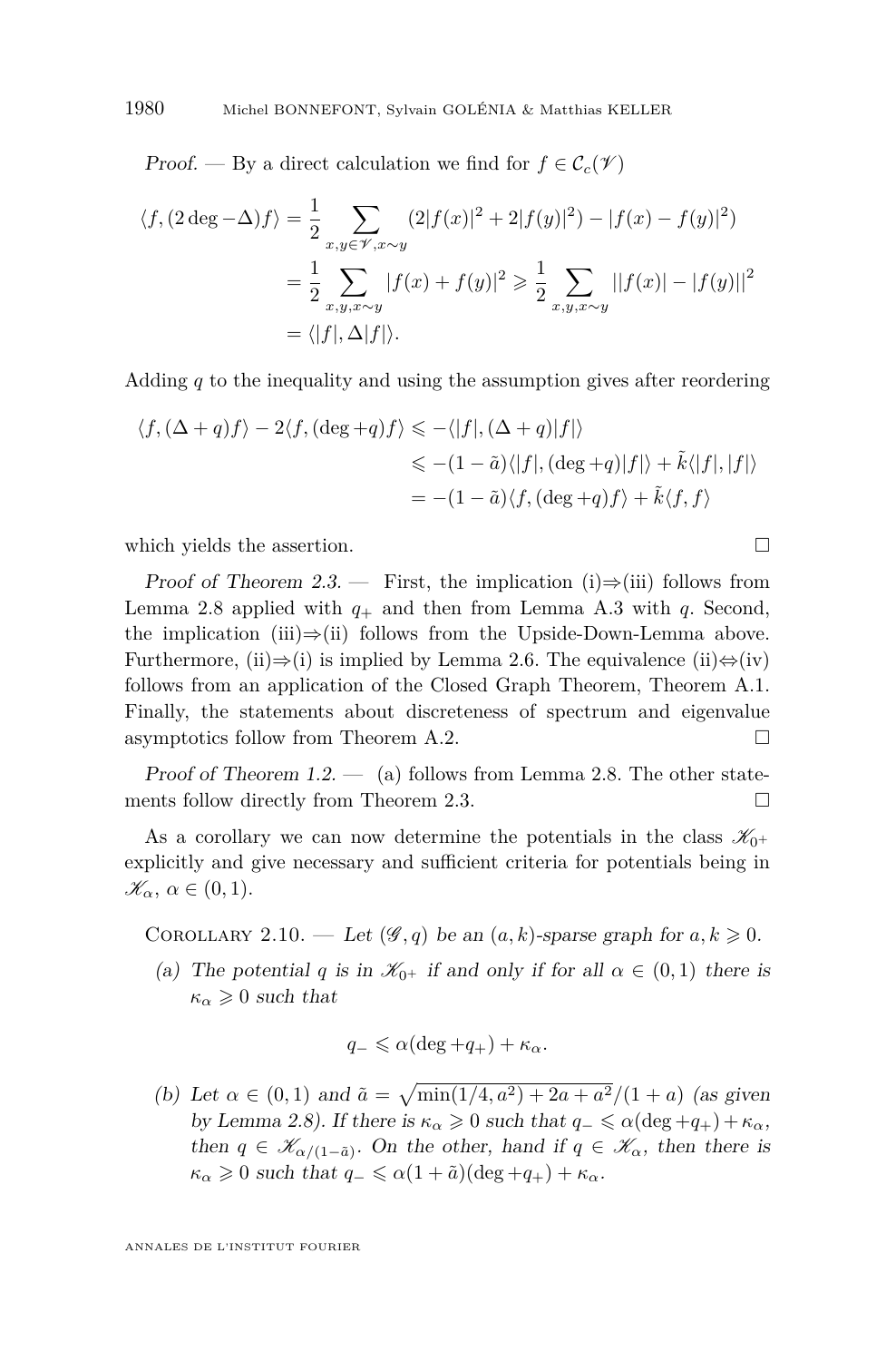<span id="page-13-0"></span>Proof. — Using the assumption  $q_-\leq \alpha(\deg+q_-)+\kappa_\alpha$  and the lower bound of Theorem [2.3](#page-7-0) (ii), we infer

$$
q_{-} \leq \alpha (\deg + q_{+}) + \kappa_{\alpha} \leq \frac{\alpha}{(1 - \tilde{a})} (\Delta + q_{+}) + \frac{\alpha}{(1 - \tilde{a})} \tilde{k} + \kappa_{\alpha}.
$$

Conversely,  $q \in \mathcal{K}_{\alpha}$  and the upper bound of Theorem [2.3](#page-7-0) (ii) yields

$$
q_- \leq \alpha(\Delta + q_+) + C_{\alpha} \leq \alpha(1 + \tilde{a})(\deg + q_+) + \alpha \tilde{k} + C_{\alpha}.
$$

Hence, (a) follows. For (b), notice that  $\tilde{a} = \sqrt{\min(1/4, a^2) + 2a + a^2}/(1+a)$ by Lemma [2.8.](#page-9-0)

#### **3. Almost-sparseness and asymptotic of eigenvalues**

In this section we prove better estimates on the eigenvalue asymptotics in a more specific situation. Looking at the inequality in Theorem [2.3](#page-7-0) (ii) it seems desirable to have  $\tilde{a} = 0$ . As this is impossible when the degree is unbounded, we consider a sequence of  $\tilde{a}$  that tends to 0. Keeping in mind Remark [2.4,](#page-7-0) this leads naturally to the following definition.

DEFINITION 3.1. — Let  $\mathscr{G} := (\mathscr{V}, \mathscr{E})$  be a graph and  $q : \mathscr{V} \to \mathbb{R}$ . We say  $(\mathscr{G}, q)$  is almost sparse if for all  $\varepsilon > 0$  there is  $k_{\varepsilon} \geq 0$  such that  $(\mathscr{G}, q)$  is  $(\varepsilon, k_{\varepsilon})$ -sparse, i.e., for any finite set  $\mathscr{W} \subseteq \mathscr{V}$  the induced subgraph  $\mathscr{G}_{\mathscr{W}} :=$  $(\mathscr{W}, \mathscr{E}_{\mathscr{W}})$  satisfies

$$
2|\mathscr{E}_{\mathscr{W}}| \leq k_{\varepsilon}|\mathscr{W}| + \varepsilon \left( |\partial \mathscr{W}| + q_+(\mathscr{W}) \right).
$$

Remark 3.2.  $\qquad$  (a) Every sparse graph  $\mathscr G$  is almost sparse. (b) For an almost sparse graph  $(\mathscr{G}, q)$ , every graph  $(\mathscr{G}, q')$  with  $q' \geq q$  is almost sparse.

The main result of this section shows how the first order of the eigenvalue asymptotics in the case of discrete spectrum can be determined for almost sparse graphs.

THEOREM 3.3. — Let  $\mathscr{G} := (\mathscr{V}, \mathscr{E})$  be a graph and  $q \in \mathscr{K}_{0^+}$ . The following assertions are equivalent:

- (i)  $(\mathscr{G}, q)$  is almost sparse.
- (ii) For every  $\varepsilon > 0$  there are  $k_{\varepsilon} \geq 0$  such that on  $\mathcal{C}_c(\mathcal{V})$

$$
(1 - \varepsilon)(\deg + q) - k_{\varepsilon} \leq \Delta + q \leq (1 + \varepsilon)(\deg + q) + k_{\varepsilon}.
$$

(iii) For every  $\varepsilon > 0$  there are  $k_{\varepsilon} \geq 0$  such that on  $\mathcal{C}_c(\mathscr{V})$ 

$$
(1 - \varepsilon)(\deg + q) - k_{\varepsilon} \leq \Delta + q.
$$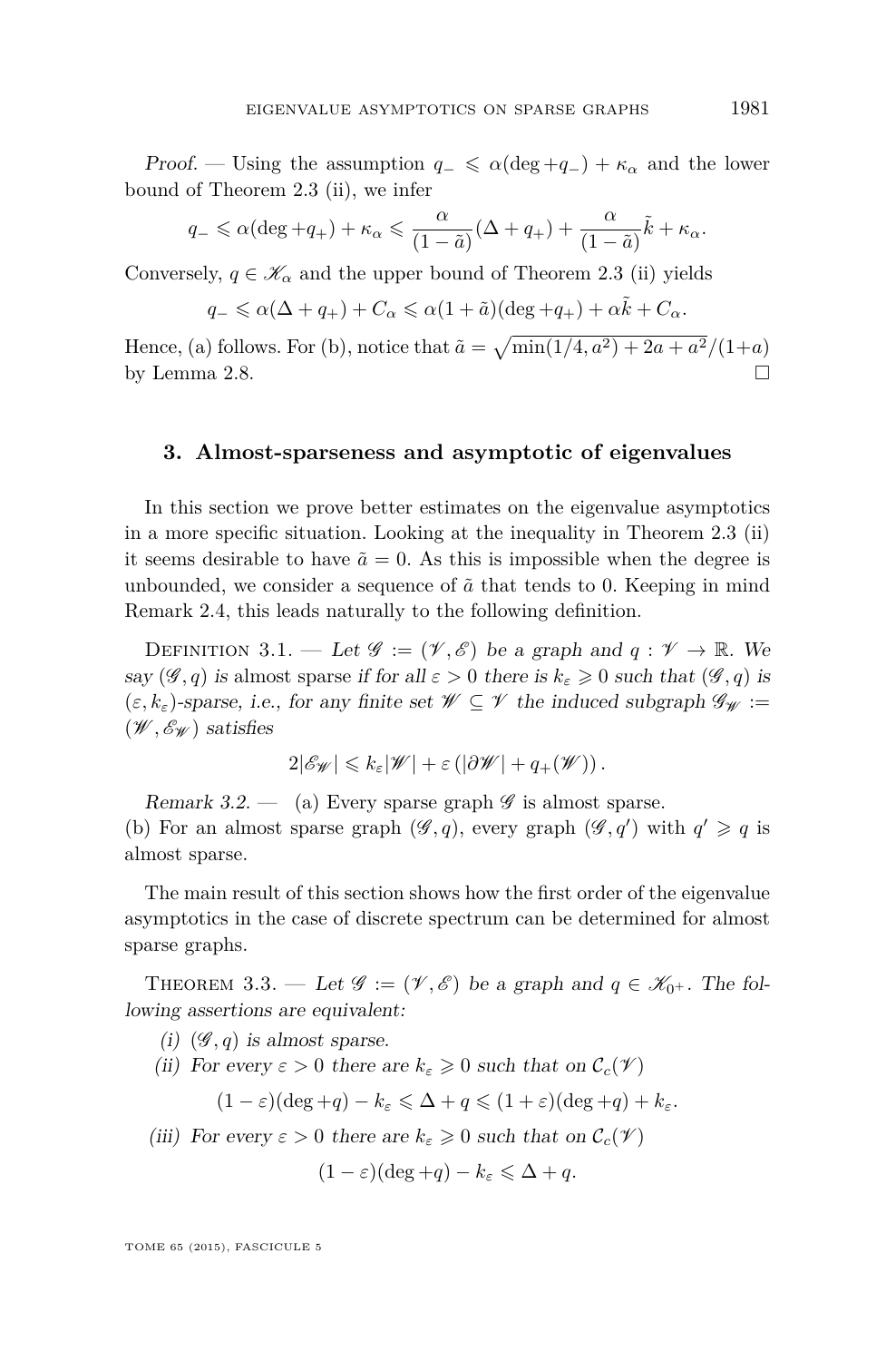<span id="page-14-0"></span>Moreover,  $\mathcal{D}((\Delta + q)^{1/2}) = \mathcal{D}((\deg + q)^{1/2})$  and the operator  $\Delta + q$  has purely discrete spectrum if and only if  $\liminf_{|x|\to\infty}(\deg + q)(x) = \infty$ . In this case, we have

$$
\lim_{n \to \infty} \frac{\lambda_n(\Delta + q)}{\lambda_n(\deg + q)} = 1.
$$

Proof. — The statement is a direct application of Theorem [2.3](#page-7-0) if one keeps track of the constants given explicitly by Lemma [2.6,](#page-8-0) Lemma [2.8](#page-9-0) and Lemma [A.3.](#page-27-0)

#### **4. Magnetic Laplacians**

In this section, we consider magnetic Schrödinger operators. Clearly, every lower bound can be deduced from Kato's inequality. However, for the eigenvalue asymptotics we also need to prove an upper bound.

We fix a phase

 $\theta$  :  $\mathscr{V} \times \mathscr{V} \to \mathbb{R}/2\pi\mathbb{Z}$  such that  $\theta(x, y) = -\theta(y, x)$ .

For a potential  $q: \mathscr{V} \to [0,\infty)$ , we consider the magnetic Schrödinger operator  $\Delta_{\theta} + q$  defined on

$$
\mathcal{D}(\Delta_{\theta} + q) := \left\{ \varphi \in \ell^{2}(\mathcal{V}) \mid \left( v \mapsto \sum_{x \sim y} (\varphi(x) - e^{i\theta(x,y)}\varphi(x)) + q(x)\varphi(x) \right) \in \ell^{2}(\mathcal{V}) \right\}
$$

by

$$
(\Delta_{\theta} + q)\varphi(x) := \sum_{x \sim y} (\varphi(x) - e^{i\theta(x,y)}\varphi(y)) + q(x)\varphi(x).
$$

A computation for  $\varphi \in \mathcal{C}_c(\mathcal{V})$  gives

$$
\langle \varphi, (\Delta_{\theta} + q) \varphi \rangle = \frac{1}{2} \sum_{x, y, x \sim y} \left| \varphi(x) - e^{i\theta(x, y)} \varphi(y) \right|^2 + \sum_{x} q(x) |\varphi(x)|^2.
$$

The operator is non-negative and selfadjoint as it is essentially selfadjoint on  $C_c(\mathcal{V})$  (confer e.g. [\[12\]](#page-29-0)). For  $\alpha > 0$ , let  $\mathcal{K}^{\theta}_{\alpha}$  be the class of real-valued potentials *q* such that  $q_-\leq \alpha(\Delta_\theta+q_+) + C_\alpha$  for some  $C_\alpha \geq 0$ . Denote

$$
\mathscr{K}_{0^+}^{\theta}=\bigcap_{\alpha\in(0,1)}\mathscr{K}_{\alpha}^{\theta}.
$$

Again, for  $\alpha \in (0,1)$  and  $q \in \mathcal{K}_{\alpha}^{\theta}$ , we define  $\Delta_{\theta} + q$  to be the form sum of  $\Delta_{\theta} + q_{+}$  and  $-q_{-}$ .

ANNALES DE L'INSTITUT FOURIER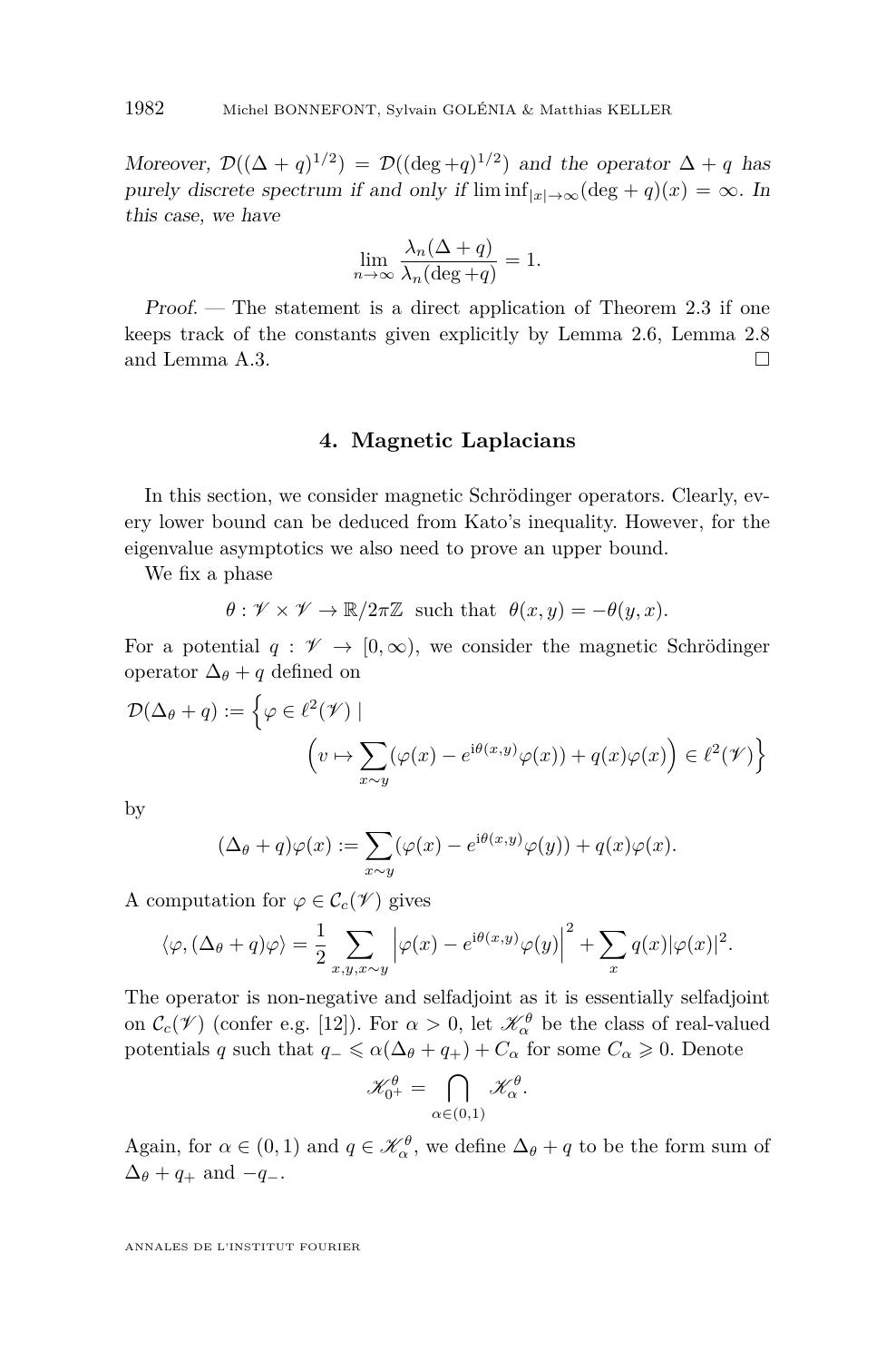<span id="page-15-0"></span>We present our result for magnetic Schrödinger operators which has one implication from the equivalences of Theorem [2.3](#page-7-0) and Theorem [3.3.](#page-13-0)

THEOREM  $4.1.$  — Let  $\mathscr{G} := (\mathscr{V}, \mathscr{E})$  be a graph,  $\theta$  be a phase and  $q \in \mathscr{K}_{0^+}^{\theta}$ be a potential. Assume  $(\mathscr{G}, q)$  is  $(a, k)$ -sparse for some  $a, k \geq 0$ . Then, we have the following:

(a) There are  $\tilde{a} \in (0,1)$ ,  $k \geq 0$  such that on  $\mathcal{C}_c(\mathcal{V})$ 

$$
(1-\tilde{a})(\deg +q)-k\leqslant \Delta_\theta+q\leqslant (1+\tilde{a})(\deg +q)+k.
$$

- (b)  $\mathcal{D}(|\Delta_{\theta} + q|^{1/2}) = \mathcal{D}(|\text{deg} + q|^{1/2}).$
- (c) The operator  $\Delta_{\theta} + q$  has purely discrete spectrum if and only if

$$
\liminf_{|x| \to \infty} (\deg + q)(x) = \infty.
$$

In this case, if  $(\mathscr{G}, q)$  is additionally almost sparse, then

$$
\liminf_{\lambda \to \infty} \frac{\lambda_n(\Delta_{\theta} + q)}{\lambda_n(\text{deg} + q)} = 1.
$$

Remark 4.2.

- (a) The constants  $\tilde{a}$  and  $\tilde{k}$  can chosen to be the same as the ones we obtained in the proof of Theorem [2.3,](#page-7-0) i.e., these constants are explicitly given combining Lemma [2.8](#page-9-0) and Lemma [A.3.](#page-27-0)
- (b) The statements of the theorem remain true for  $q \in \mathcal{K}_{0^+}$  since  $\mathscr{K}_{0^+} \subseteq \mathscr{K}_{0^+}^{\theta}$  holds by Kato's inequality below. Furthermore, by Lemma [4.5,](#page-16-0) the statements (a), (b) and the characterization of discrete spectrum can be extended to  $\mathcal{K}_{\alpha}$  for certain small  $\alpha > 0$ .

We will prove the theorem by applying Theorem [2.3](#page-7-0) and Theorem [3.3.](#page-13-0) The considerations heavily rely on Kato's inequality and a conceptual version of the Upside-Down-Lemma, Lemma [2.9,](#page-11-0) which shows that a lower bound for  $\Delta$  + *q* implies an upper and lower bound on  $\Delta$ *θ* + *q*. Secondly, in Theorem [3.3](#page-13-0) potentials in  $\mathcal{K}_{0+}$  are considered, while here we start with the class  $\mathscr{K}_{0^+}^{\theta}$ . However, it can be seen that  $\mathscr{K}_{0^+} = \mathscr{K}_{0^+}^{\theta}$  in the case of  $(a, k)$ -sparse graph, see Lemma [4.5](#page-16-0) below.

As mentioned above a key fact is Kato's inequality, see for instance [\[9,](#page-28-0) Lemma 2.1] or [\[16,](#page-29-0) Theorem 5.2.b].

PROPOSITION 4.3 (Kato's inequality). — Let  $\mathscr{G} := (\mathscr{V}, \mathscr{E})$  be a graph, *θ* be a phase and  $q: \mathcal{V} \to \mathbb{R}$ . For all  $f \in \mathcal{C}_c(\mathcal{V})$ , we have

$$
\langle |f|, (\Delta |f| + q|f|) \rangle \le \langle f, (\Delta_{\theta} f + qf) \rangle.
$$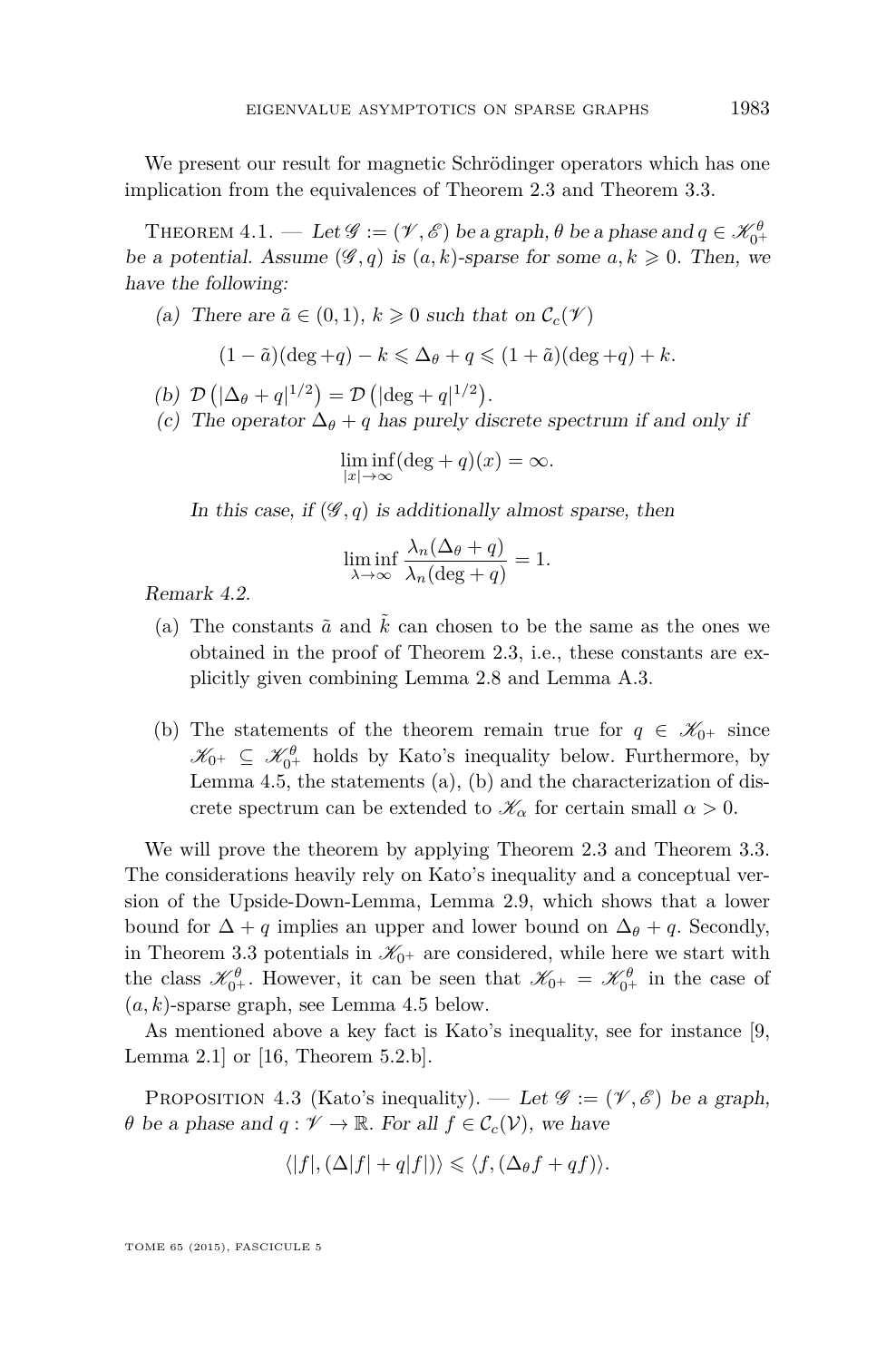In particular, for all  $\alpha > 0$ 

$$
\mathscr{K}_{\alpha} \subseteq \mathscr{K}_{\alpha}^{\theta} \text{ and } \mathscr{K}_{0^+} \subseteq \mathscr{K}_{0^+}^{\theta}.
$$

Proof. — The proof of the inequality can be obtained by a direct calculation. The second statement is an immediate consequence.  $\Box$ 

The next lemma is a rather surprising observation. It is the magnetic version of the Upside-Down-Lemma, Lemma [2.9.](#page-11-0)

LEMMA 4.4 (Upside-Down-Lemma – magnetic version). — Let  $\mathscr{G}$  :=  $(\mathscr{V}, \mathscr{E})$  be a graph,  $\theta$  be a phase and  $q : \mathscr{V} \to \mathbb{R}$  be a potential. Assume that there are  $\tilde{a} \in (0,1)$  and  $\tilde{k} \geq 0$  such that for all  $f \in \mathcal{C}_c(\mathcal{V})$ , we have

$$
(1 - \tilde{a}) \langle f, (\deg + q)f \rangle - \tilde{k} ||f||^2 \leq \langle f, \Delta f + qf \rangle
$$

then for all  $f \in \mathcal{C}_c(\mathcal{V})$ , we also have

$$
(1 - \tilde{a})\langle f, (\deg + q)f \rangle - \tilde{k}||f||^2 \leq \langle f, \Delta_{\theta} f + qf \rangle
$$
  

$$
\leq (1 + \tilde{a})\langle f, (\deg + q)f \rangle + \tilde{k}||f||^2.
$$

Proof. — The lower bound follows directly from Kato's inequality and the lower bound from the assumption (as  $\langle f, (\deg + q)f \rangle = \langle |f|, (\deg + q)|f| \rangle$ for all  $f \in \mathcal{C}_c(\mathcal{V})$ . Now, observe that for all  $\theta$ 

$$
\Delta_{\theta} = 2 \deg - \Delta_{\theta + \pi}.
$$

So, the upper bound for  $\Delta_{\theta} + q$  follows from the lower bound of  $\Delta_{\theta+\pi} + q$ which we deduced from Kato's inequality.  $\hfill \Box$ 

The lemma above allows to relate the classes  $\mathscr{K}_{\alpha}$  and  $\mathscr{K}_{\alpha}^{\theta}$  for  $(a, k)$ -sparse graphs.

LEMMA 4.5. — For  $a, k \geq 0$  let  $\mathscr{G} := (\mathscr{V}, \mathscr{E})$  be an  $(a, k)$ -sparse graph, *θ* be a phase and  $\alpha > 0$ . Then,

$$
\mathscr{K}_{\alpha}^{\theta} \subseteq \mathscr{K}_{\alpha'}, \text{ for } \alpha' = \frac{1+\tilde{a}}{1-\tilde{a}} \alpha,
$$

where  $\tilde{a}$  is given in Lemma [2.8.](#page-9-0) In particular,

$$
\mathscr{K}^{\theta}_{0^+}=\mathscr{K}_{0^+}.
$$

Moreover, if  $(\mathscr{G}, q)$  is almost-sparse, then

$$
\mathscr{K}_{\alpha}^{\theta} \subseteq \mathscr{K}_{\alpha'}, \text{ for all } \alpha' > \alpha.
$$

Proof. — Let  $q \in \mathcal{K}_{\alpha}^{\theta}$ . Applying Lemma [2.8,](#page-9-0) we get

$$
\Delta + q_+ \geqslant (1 - \tilde{a})(\deg + q_+) - \tilde{k}.
$$

ANNALES DE L'INSTITUT FOURIER

<span id="page-16-0"></span>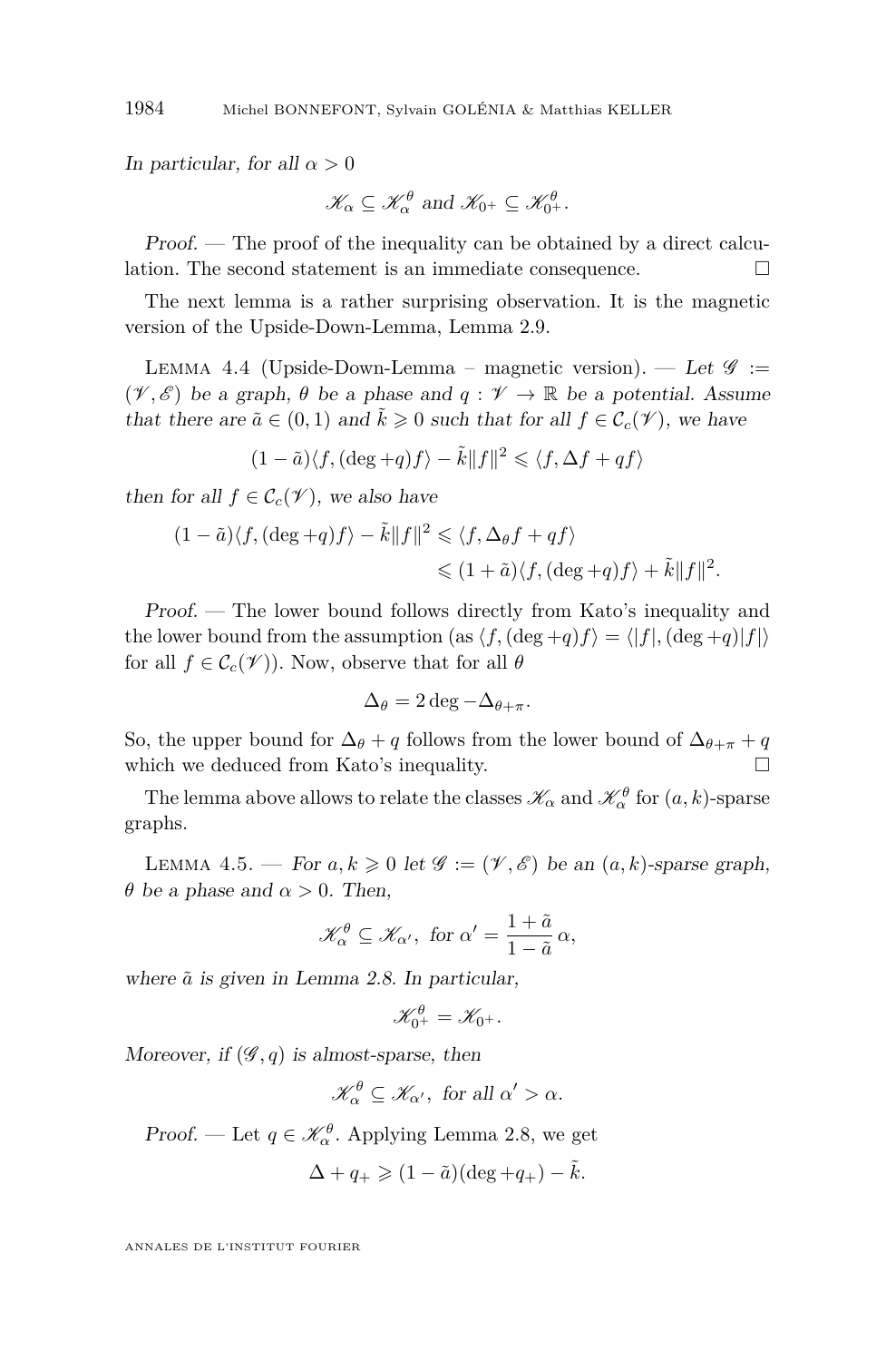Now, by the virtue of the Upside-Down-Lemma, Lemma [4.4,](#page-16-0) we infer

$$
\Delta_{\theta} + q_+ \leq (1 + \tilde{a})(\deg + q_+) + \tilde{k} \leq \frac{1 + \tilde{a}}{1 - \tilde{a}}(\Delta + q_+) + \frac{2}{1 - \tilde{a}}\tilde{k}
$$

which implies the first statement and  $\mathscr{K}_{0^+}^{\theta} \subseteq \mathscr{K}_{0^+}$ . The reverse inclusion  $\mathscr{K}_{0^+}^{\theta} \supseteq \mathscr{K}_{0^+}$  follows from Kato's inequality, Lemma [4.3.](#page-15-0) For almost sparse graphs  $a$  can be chosen arbitrary small and accordingly  $\tilde{a}$  (from Lemma [2.8\)](#page-9-0) becomes arbitrary small. Hence, the statement  $\mathscr{K}_{\alpha}^{\theta} \subseteq \mathscr{K}_{\alpha'}$ , for  $\alpha' > \alpha$ follows from the inequality above.  $\Box$ 

Proof of Theorem [4.1.](#page-15-0) — Let  $q \in \mathcal{K}_{0+}^{\theta}$ . By Lemma [4.5,](#page-16-0)  $q \in \mathcal{K}_{0+}$ . Thus, (a) follows from Theorem [2.3](#page-7-0) and Lemma [4.4.](#page-16-0) Using (a), statement (b) follows from an application of the Closed Graph Theorem, Theorem [A.1](#page-26-0) and statement (c) follows from an application of the Min Max Principle, Theorem [A.2.](#page-27-0)  $\Box$ 

Remark 4.6. — Instead of using Kato's inequality one can also reproduce the proof of Lemma [2.8](#page-9-0) using the following estimate

$$
||f(x)|^{2} - |f(y)|^{2}| \le |(f(x) - e^{i\theta(x,y)}f(y))(\overline{f(x)} + e^{-i\theta(x,y)}\overline{f(y)})|.
$$

So, we infer the key estimate:

$$
\langle f, (\deg + q) f \rangle - k ||f||^2
$$
  
\$\leq (1 + a) \langle f, (\Delta\_{\theta} + q) f \rangle^{\frac{1}{2}} \langle f, (\Delta\_{\theta + \pi} + q) f \rangle^{\frac{1}{2}},\$  
= (1 + a) \langle f, (\Delta\_{\theta} + q) f \rangle^{\frac{1}{2}} (2 \langle f, (\deg + q) f \rangle - \langle f, (\Delta\_{\theta} + q) f \rangle)^{\frac{1}{2}}.\$

The rest of the proof is analogous.

It can be observed that unlike in Theorem [2.3](#page-7-0) or Theorem [3.3](#page-13-0) we do not have an equivalence in the theorem above. A reason for this seems to be that our definition of sparseness does not involve the magnetic potential. This direction shall be pursued in the future. Here, we restrict ourselves to some remarks on the perturbation theory in the context of Theorem [4.1](#page-15-0) above.

Remark 4.7.

(a) If the inequality Theorem [4.1](#page-15-0) (a) holds for some  $\theta$ , then the inequality holds with the same constants for −*θ* and *θ* ± *π*. This can be seen by the fact  $\Delta_{\theta+\pi} = 2 \text{ deg } -\Delta$  and  $\langle f, \Delta_{\theta} f \rangle = \langle \overline{f}, \Delta_{-\theta} \overline{f} \rangle$  while  $\langle f, \deg f \rangle = \langle \overline{f}, \deg \overline{f} \rangle$  for  $f \in \mathcal{C}_c(\mathscr{V})$ .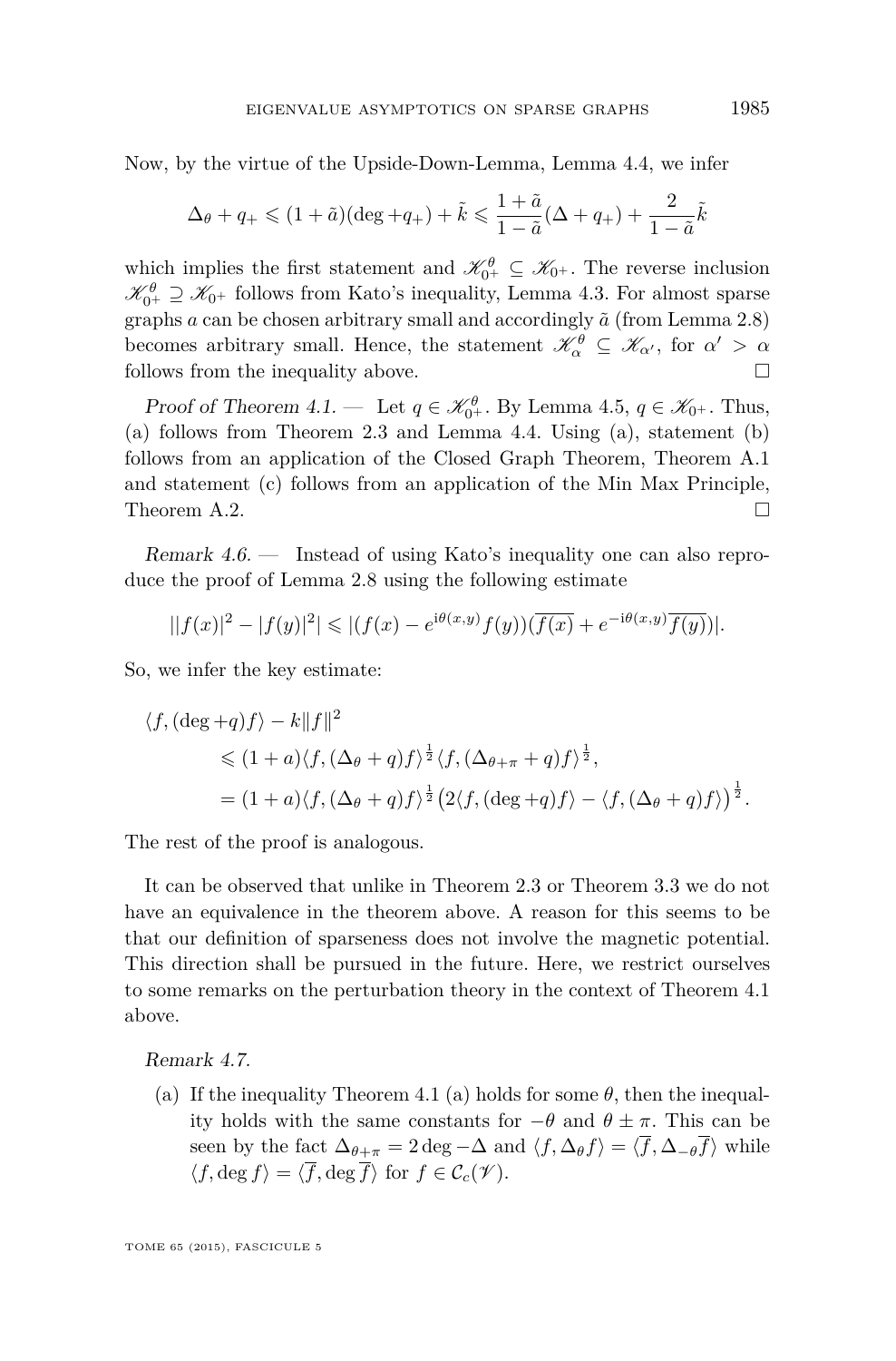- <span id="page-18-0"></span>(b) The set of  $\theta$  such that Theorem [4.1](#page-15-0) (a) holds true for some fixed  $\tilde{a}$ and  $\tilde{k}$  is closed in the product topology, i.e., with respect to pointwise convergence. This follows as  $\langle f, \Delta_{\theta_n} f \rangle \to \langle f, \Delta_{\theta} f \rangle$  if  $\theta_n \to \theta$ ,  $n \to \infty$ , for fixed  $f \in \mathcal{C}_c(\mathcal{V})$ .
- (c) For two phases  $\theta$  and  $\theta'$  let  $h(x) = \max_{y \sim x} |\theta(x, y) \theta'(x, y)|$ . By a straight forward estimate  $\limsup_{|x| \to \infty} h(x) = 0$  implies that for every  $\varepsilon > 0$  there is  $C \geq 0$  such that

$$
-\varepsilon \deg - C \leq \Delta_{\theta} - \Delta_{\theta'} \leq \varepsilon \deg + C
$$

on  $\mathcal{C}_c(\mathcal{V})$ . We discuss three consequences of this inequality:

First, this inequality immediately yields that if  $\mathcal{D}(\Delta_\theta^{1/2})$  =  $\mathcal{D}(\deg^{1/2})$  then  $\mathcal{D}(\Delta_{\theta'}^{1/2}) = \mathcal{D}(\deg^{1/2})$  (by the KLMN Theorem, see e.g., [\[28,](#page-29-0) Theorem X.17]) which in turn yields equality of the form domains of  $\Delta_{\theta}$  and  $\Delta_{\theta'}$ .

Secondly, combining this inequality with Theorem [3.3](#page-13-0) we obtain the following: If  $\limsup_{|x| \to \infty} \max_{y \sim x} |\theta(x, y)| = 0$  and for every  $\varepsilon > 0$  there is  $k_{\varepsilon} \geqslant 0$  such that

$$
(1-\varepsilon)\deg - k_{\varepsilon} \leqslant \Delta_{\theta} \leqslant (1+\varepsilon)\deg + k_{\varepsilon}^*
$$

then the graph is almost sparse and in consequence the inequality in Theorem [4.1](#page-15-0) (a) holds for any phase.

Thirdly, using the techniques in the proof of [\[12,](#page-29-0) Proposition 5.2] one shows that the essential spectra of  $\Delta_{\theta}$  and  $\Delta_{\theta'}$  coincide. With slightly more effort and the help of the Kuroda-Birman Theorem, [\[28,](#page-29-0) Theorem XI.9] one can show that if  $h \in \ell^1(\mathcal{V})$ , then even the absolutely continuous spectra of  $\Delta_{\theta}$  and  $\Delta_{\theta'}$  coincide.

#### **5. Isoperimetric estimates and sparseness**

In this section we relate the concept of sparseness with the concept of isoperimetric estimates. First, we present a result which should be viewed in the light of Theorem [2.3](#page-7-0) as it points out in which sense isoperimetric estimates are stronger than our notions of sparseness. In the second subsection, we present a result related to Theorem [3.3.](#page-13-0) Finally, we present a concrete comparison of sparseness and isoperimetric estimates. As this section is of a more geometric flavor we restrict ourselves to the case of potentials  $q: \mathscr{V} \to [0, \infty)$ .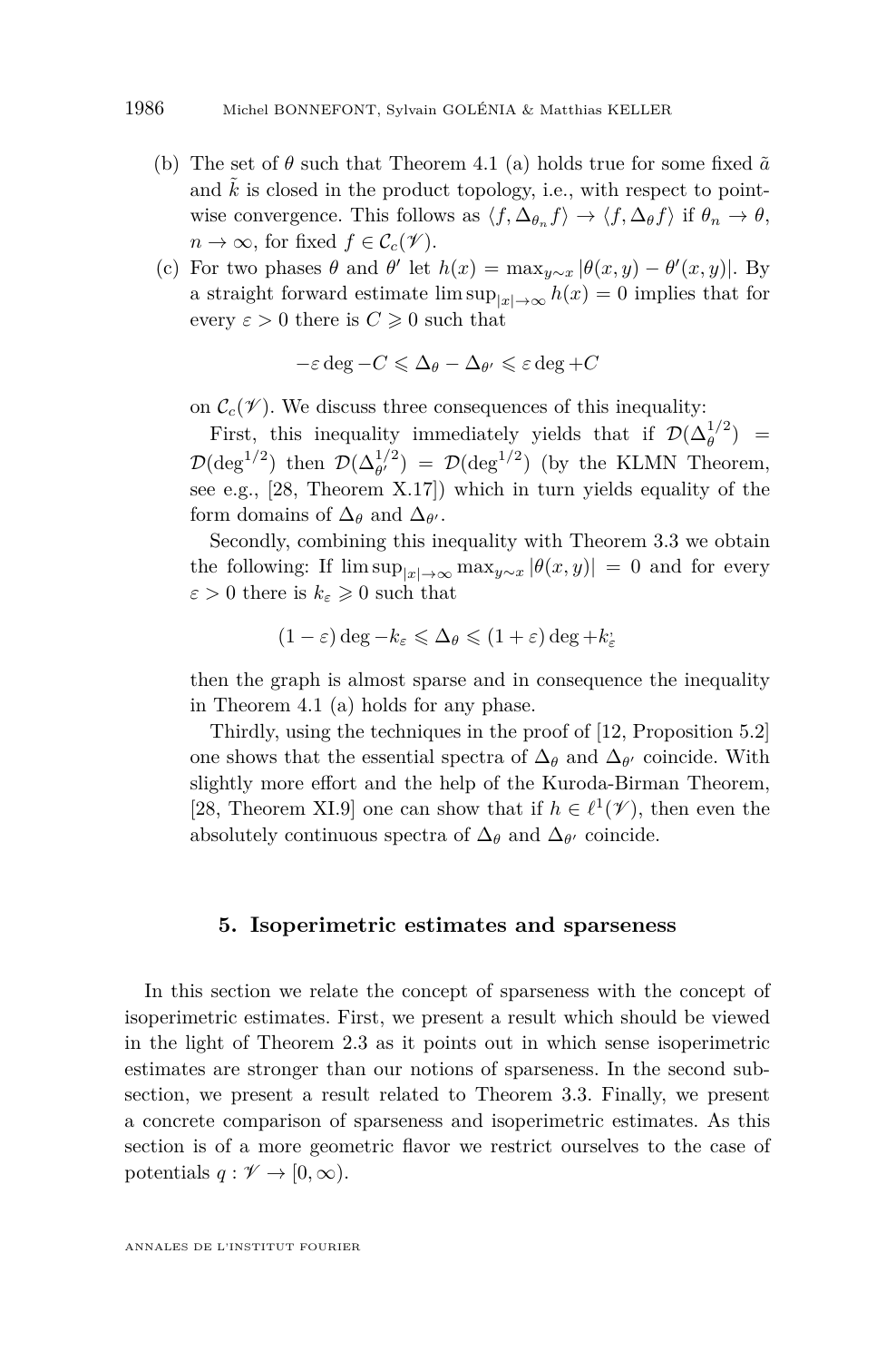#### **5.1. Isoperimetric estimates**

<span id="page-19-0"></span>Let  $\mathscr{U} \subseteq \mathscr{V}$  and define the Cheeger or isoperimetric constant of  $\mathscr{U}$  by

$$
\alpha_{\mathscr{U}} := \inf_{\mathscr{W} \subset \mathscr{U} \text{ finite}} \frac{|\partial \mathscr{W}| + q(\mathscr{W})}{\deg(\mathscr{W}) + q(\mathscr{W})}.
$$

In the case where  $\deg(\mathscr{W}) + q(\mathscr{W}) = 0$ , for instance when *W* is an isolated point, by convention the above quotient is set to be equal to 0, Note that  $\alpha_{\mathscr{U}} \in [0,1)$ .

The following theorem illustrates in which sense positivity of the Cheeger constant is linked with (*a,* 0)-sparseness. We refer to Theorem [5.4](#page-20-0) for precise constants.

THEOREM 5.1. — Given  $\mathscr{G} := (\mathscr{V}, \mathscr{E})$  a graph and  $q : \mathscr{V} \to [0, \infty)$ . The following assertions are equivalent

(i) 
$$
\alpha \gamma > 0
$$
.  
\n(ii) There is  $\tilde{a} \in (0, 1)$   
\n $(1 - \tilde{a})(\deg + q) \leq \Delta + q \leq (1 + \tilde{a})(\deg + q)$ .

(iii) There is  $\tilde{a} \in (0,1)$  such that

$$
(1 - \tilde{a})(\deg + q) \leq \Delta + q.
$$

The implication (iii) $\Rightarrow$ (i) is already found in [\[12,](#page-29-0) Proposition 3.4]. The implication  $(i) \Rightarrow (ii)$  is a consequence from standard isoperimetric estimates which can be extracted from the proof of [\[15,](#page-29-0) Proposition 15].

PROPOSITION 5.2 ([\[15\]](#page-29-0)). — Let  $\mathscr{G} := (\mathscr{E}, \mathscr{V})$  be a graph and a potential  $q: \mathscr{V} \to [0, \infty)$ . Then, for all  $\mathscr{U} \subseteq \mathscr{V}$  we have on  $\mathcal{C}_c(\mathscr{U})$ .

$$
(1 - \sqrt{1 - \alpha_{\mathcal{U}}^2}) (\deg + q) \leq \Delta + q \leq (1 + \sqrt{1 - \alpha_{\mathcal{U}}^2}) (\deg + q).
$$

#### **5.2. Isoperimetric estimates at infinity**

Let the Cheeger constant at infinity be defined as

$$
\alpha_\infty = \sup_{\mathscr{K} \subseteq \mathscr{V} \, \text{finite}} \alpha_{\mathscr{V} \backslash \mathscr{K}}.
$$

Clearly,  $0 \le \alpha_{\mathscr{V}} \le \alpha_{\mathscr{U}} \le \alpha_{\infty} \le 1$  for any  $\mathscr{U} \subseteq \mathscr{V}$ .

As a consequence of Proposition 5.2, we get the following theorem.

THEOREM 5.3. — Let  $\mathscr{G} := (\mathscr{E}, \mathscr{V})$  be a graph and  $q : \mathscr{V} \to [0, \infty)$  be a potential. Assume  $\alpha_{\infty} > 0$ . Then, we have the following: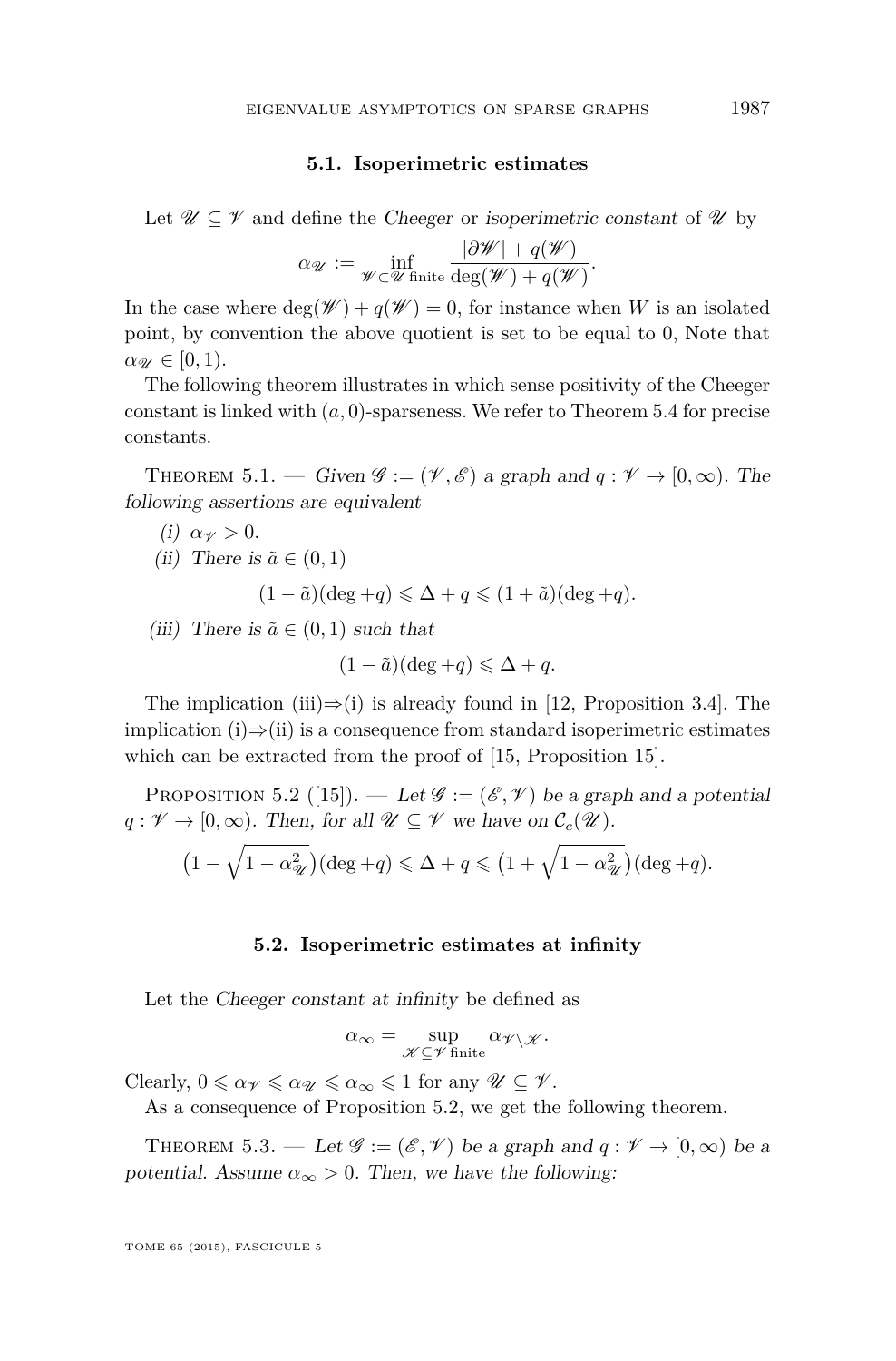<span id="page-20-0"></span>(a) For every 
$$
\varepsilon > 0
$$
 there is  $k_{\varepsilon} \geq 0$  such that on  $\mathcal{C}_c(\mathcal{V})$ 

$$
(1 - \varepsilon)(1 - \sqrt{1 - \alpha_{\infty}^2})(\deg + q) - k_{\varepsilon}
$$
  
\$\leq \Delta + q\$  
\$\leq (1 + \varepsilon)(1 + \sqrt{1 - \alpha\_{\infty}^2})(\deg + q) + k\_{\varepsilon}\$.

- (b)  $\mathcal{D}((\Delta + q)^{1/2}) = \mathcal{D}((\deg + q)^{1/2}).$
- (c) The operator  $\Delta + q$  has purely discrete spectrum if and only if we have  $\liminf_{|x|\to\infty}(\deg + q)(x) = \infty$ . In this case, if additionally  $\alpha_{\infty} = 1$ , we get

$$
\liminf_{\lambda \to \infty} \frac{\lambda_n(\Delta + q)}{\lambda_n(\text{deg} + q)} = 1.
$$

Proof. — Starting with (a), let  $\varepsilon > 0$  and  $\mathscr{K} \subseteq \mathscr{V}$  be finite and large enough such that

$$
(1 - \varepsilon)(1 - \sqrt{1 - \alpha_{\infty}^2}) \leq (1 - \sqrt{1 - \alpha_{\mathscr{V} \setminus \mathscr{K}}^2})
$$

$$
(1 + \sqrt{1 - \alpha_{\mathscr{V} \setminus \mathscr{K}}^2}) \leq (1 + \varepsilon)(1 + \sqrt{1 - \alpha_{\infty}^2}).
$$

From Proposition [5.2](#page-19-0) we conclude on  $\mathcal{C}_c(\mathscr{V}\setminus\mathscr{K})$ 

$$
(1 - \varepsilon)(1 - \sqrt{1 - \alpha_{\infty}^2})(\deg + q) \leq (1 - \sqrt{1 - \alpha_{\mathscr{V}\setminus\mathscr{K}}^2})(\deg + q)
$$
  

$$
\leq \Delta + q \leq (1 + \sqrt{1 - \alpha_{\mathscr{V}\setminus\mathscr{K}}^2})(\deg + q)
$$
  

$$
\leq (1 + \varepsilon)(1 + \sqrt{1 - \alpha_{\infty}^2})(\deg + q)
$$

By local finiteness note that  $\mathbf{1}_{\mathscr{V}\setminus\mathscr{K}}(\Delta+q)\mathbf{1}_{\mathscr{V}\setminus\mathscr{K}}$  and  $\mathbf{1}_{\mathscr{V}\setminus\mathscr{K}}(\deg+q)\mathbf{1}_{\mathscr{V}\setminus\mathscr{K}}$ are bounded (indeed, finite rank) perturbations of  $\Delta + q$  and deg +*q*. This gives rise to the constants  $k_{\varepsilon}$  and the inequality of (a) follows. Now, (b) is an immediate consequence of (a), and (c) follows by the Min-Max-Principle, Theorem [A.2.](#page-27-0)  $\Box$ 

#### **5.3. Relating sparseness and isoperimetric estimates.**

We now explain how the notions of sparseness and isoperimetric estimates are exactly related.

First, we consider classical isoperimetric estimates.

THEOREM 5.4. — Let  $\mathscr{G} := (\mathscr{V}, \mathscr{E})$  be a graph,  $a, k \geq 0$ , and let  $q$ :  $\mathscr{V} \to [0,\infty)$  be a potential.

ANNALES DE L'INSTITUT FOURIER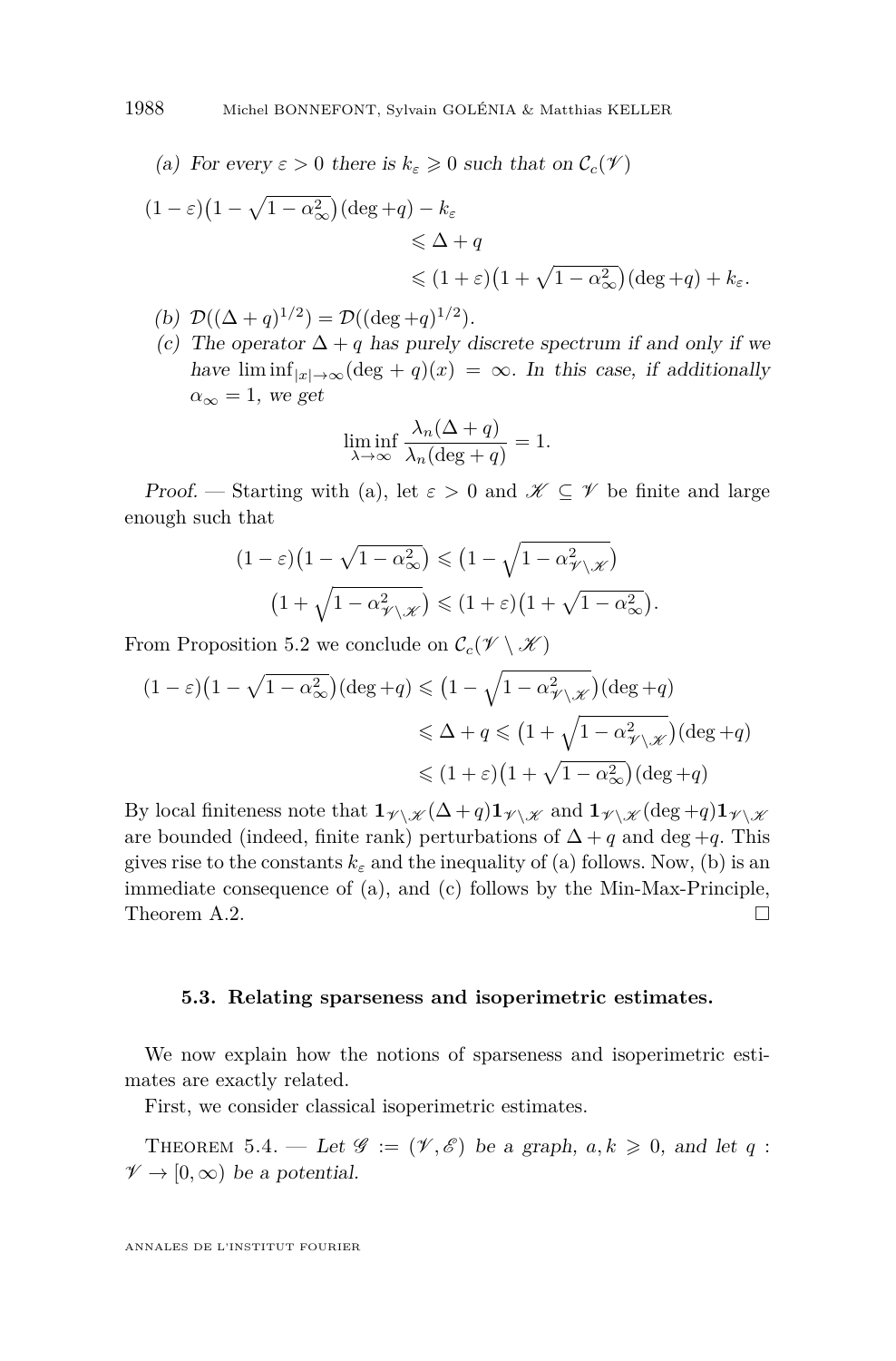<span id="page-21-0"></span>(a)  $\alpha_{\mathscr{V}} \geqslant \frac{1}{1+1}$  $\frac{1}{1+a}$  if and only if  $(\mathscr{G}, q)$  is  $(a, 0)$ -sparse. (b) If  $(\mathscr{G}, q)$  is  $(a, k)$ -sparse, then

$$
\alpha_{\mathscr{V}} \geqslant \frac{d-k}{d(1+a)},
$$

where  $d := \inf_{x \in \mathcal{V}} (\deg + q)(x)$ . In particular,  $\alpha_{\mathcal{V}} > 0$  if  $d > k$ .

(c) Suppose that  $(\mathscr{G}, q)$  is  $(a, k)$ -sparse graph that is not  $(a, k')$ -sparse for all  $k' < k$ . Suppose also that there is *d* such that  $d = \deg(x)$  + *q*(*x*) for all  $x \in \mathcal{V}$ . Then

$$
\alpha_{\mathscr{V}} = \frac{d-k}{d(1+a)}.
$$

Proof. — Let  $\mathscr{W} \subset \mathscr{V}$  be a finite set. Recalling the identity  $\deg(\mathscr{W}) =$  $2|\mathscr{E}_{\mathscr{W}}| + |\partial \mathscr{W}|$  we observe that

$$
\frac{1}{1+a} \leqslant \frac{|\partial \mathscr{W}| + q(\mathscr{W})}{(\deg + q)(\mathscr{W})}
$$

is equivalent to

$$
2|\mathscr{E}_{\mathscr{W}}| \leqslant a(|\partial \mathscr{W}| + q(\mathscr{W})).
$$

This proves (a).

For (b), the definition of (*a, k*)-sparseness yields

$$
\frac{|\partial \mathscr{W}| + q(\mathscr{W})}{(\deg + q)(\mathscr{W})} = 1 - \frac{2|\mathscr{E}_{\mathscr{W}}|}{(\deg + q)(\mathscr{W})} \geq 1 - a \frac{|\partial \mathscr{W}| + q(\mathscr{W})}{(\deg + q)(\mathscr{W})} - k \frac{|\mathscr{W}|}{(\deg + q)(\mathscr{W})}.
$$

This gives immediately the statement.

For (c), the lower bound of  $\alpha_Y$  follows from (b). Since  $(\mathscr{G}, q)$  is not  $(a, k')$ -sparse, there is a finite  $\mathscr{W}_0 \subset \mathscr{V}$  such that

$$
\frac{|\partial \mathscr{W}_0| + q(\mathscr{W}_0)}{(\deg + q)(\mathscr{W}_0)} < 1 - a \frac{|\partial \mathscr{W}_0| + q(\mathscr{W}_0)}{(\deg + q)(\mathscr{W}_0)} - k' \frac{|\mathscr{W}_0|}{(\deg + q)(\mathscr{W}_0)}.
$$

Therefore,  $\alpha_{\mathscr{V}} < (d - k')/(d(1 + a)).$ 

We next address the relation between almost sparseness and isoperimetry and show two "almost equivalences".

THEOREM 5.5. — Let  $\mathscr{G} := (\mathscr{V}, \mathscr{E})$  be a graph and let  $q : \mathscr{V} \to [0, \infty)$ be a potential.

(a) If  $\alpha_{\infty} > 0$ , then  $(\mathscr{G}, q)$  is  $(a, k)$ -sparse for some  $a > 0$ ,  $k \geq 0$ . On the other hand, if  $(\mathscr{G}, q)$  is  $(a, k)$ -sparse for some  $a > 0$ ,  $k \geq 0$  and

$$
l := \liminf_{|x| \to \infty} (\deg + q)(x) > k,
$$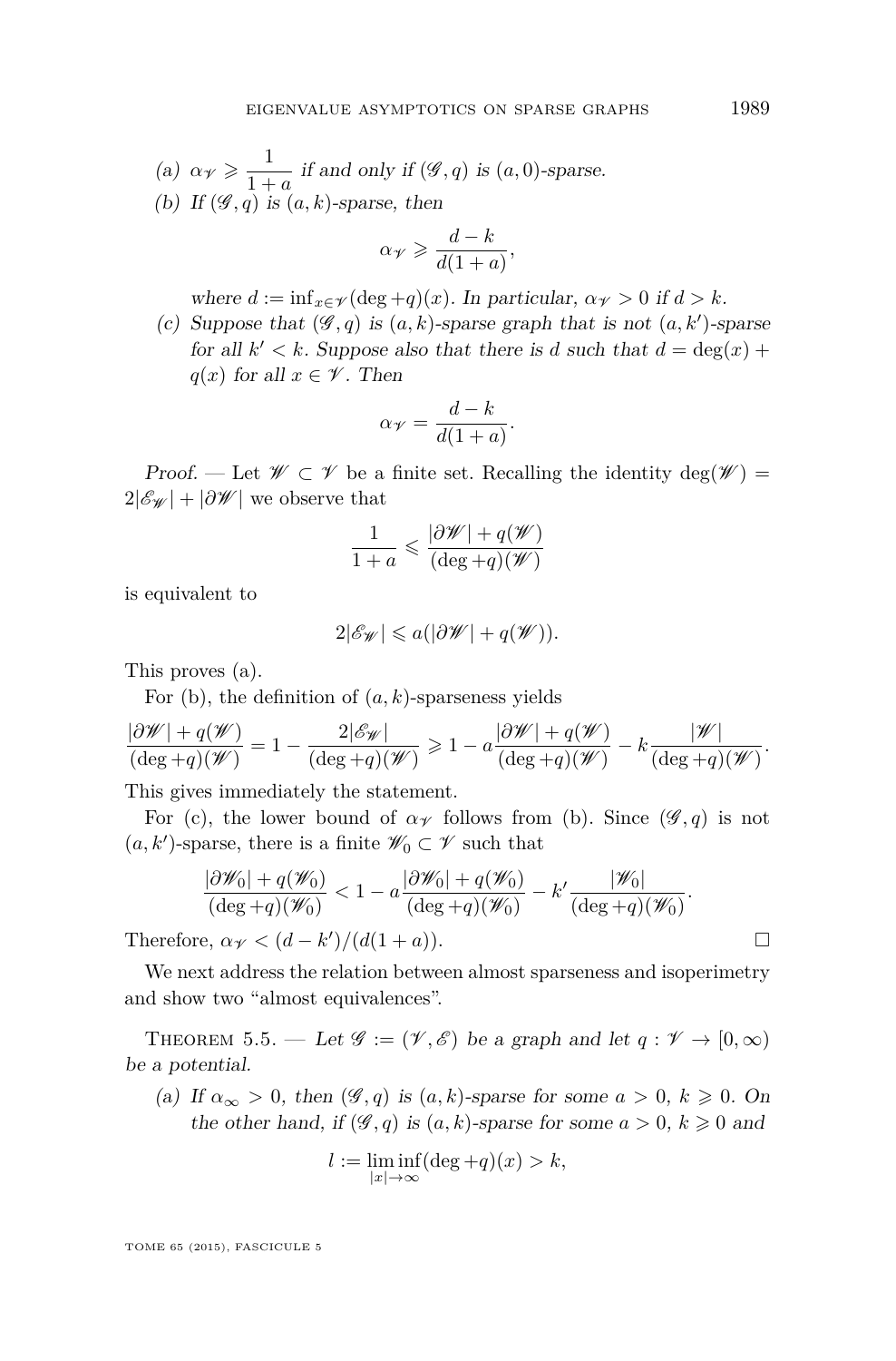<span id="page-22-0"></span>then

$$
\alpha_{\infty} \geqslant \frac{l-k}{l(a+1)} > 0,
$$

if *l* is finite and  $\alpha_{\infty} \geq 1/(1+a)$  otherwise.

(b) If  $\alpha_{\infty} = 1$ , then  $(\mathscr{G}, q)$  is almost sparse. On the other hand, if  $(\mathscr{G}, q)$ is almost sparse and  $\liminf_{|x|\to\infty}(\deg+q)(x) = \infty$ , then  $\alpha_{\infty} = 1$ .

Proof. — The first implication of (a) follows from Theorem [5.3](#page-19-0) (a) and Theorem [2.3](#page-7-0) (ii) $\Rightarrow$ (i). For the opposite direction let  $\varepsilon > 0$  and  $\mathscr{K} \subseteq \mathscr{V}$  be finite such that deg  $+q \geq l - \varepsilon$  on  $\mathscr{V} \setminus \mathscr{K}$ . Using the formula in the proof of Theorem [5.4](#page-20-0) above, yields for  $\mathscr{W} \subseteq \mathscr{V} \setminus \mathscr{K}$ 

$$
\frac{|\partial \mathscr{W}| + q(\mathscr{W})}{(\deg + q)(\mathscr{W})} = 1 - \frac{2|\mathscr{E}_{\mathscr{W}}|}{(\deg + q)(\mathscr{W})} \ge 1 - \frac{k|\mathscr{W}| + a(|\partial \mathscr{W}| + q(\mathscr{W}))}{(\deg + q)(\mathscr{W})}
$$

$$
\ge 1 - \frac{k}{(l - \varepsilon)} - \frac{a(|\partial \mathscr{W}| + q(\mathscr{W}))}{(\deg + q)(\mathscr{W})}.
$$

This proves (a).

The first implication of (b) follows from Theorem [5.3](#page-19-0) (a) and Theorem [3.3](#page-13-0)  $(ii) \Rightarrow (i)$ . The other implication follows from (a) using the definition of almost sparseness.

Remark 5.6. — We point out that without the assumptions on  $(\text{deg} + q)$ the converse implications do not hold. For example the Cayley graph of  $\mathbb Z$ is 2-sparse (cf. Lemma [6.2\)](#page-23-0), but has  $\alpha_{\infty} = 0$ .

The previous theorems provides a slightly simplified proof of [\[17\]](#page-29-0) which also appeared morally in somewhat different forms in [\[7,](#page-28-0) [31\]](#page-29-0).

COROLLARY 5.7. — Let  $\mathscr{G} := (\mathscr{V}, \mathscr{E})$  be a planar graph.

- (a) If for all vertices deg  $\geq 7$ , then  $\alpha \nu > 0$ .
- (b) If for all vertices away from a finite set deg  $\geq 7$ , then  $\alpha_{\infty} > 0$ .

Proof. — Combine Theorem [5.4](#page-20-0) and Theorem [5.5](#page-21-0) with Lemma [6.2.](#page-23-0)  $\Box$ 

#### **6. Examples**

#### **6.1. Examples of sparse graphs**

To start off, we exhibit two classes of sparse graphs. First we consider the case of graphs with bounded degree.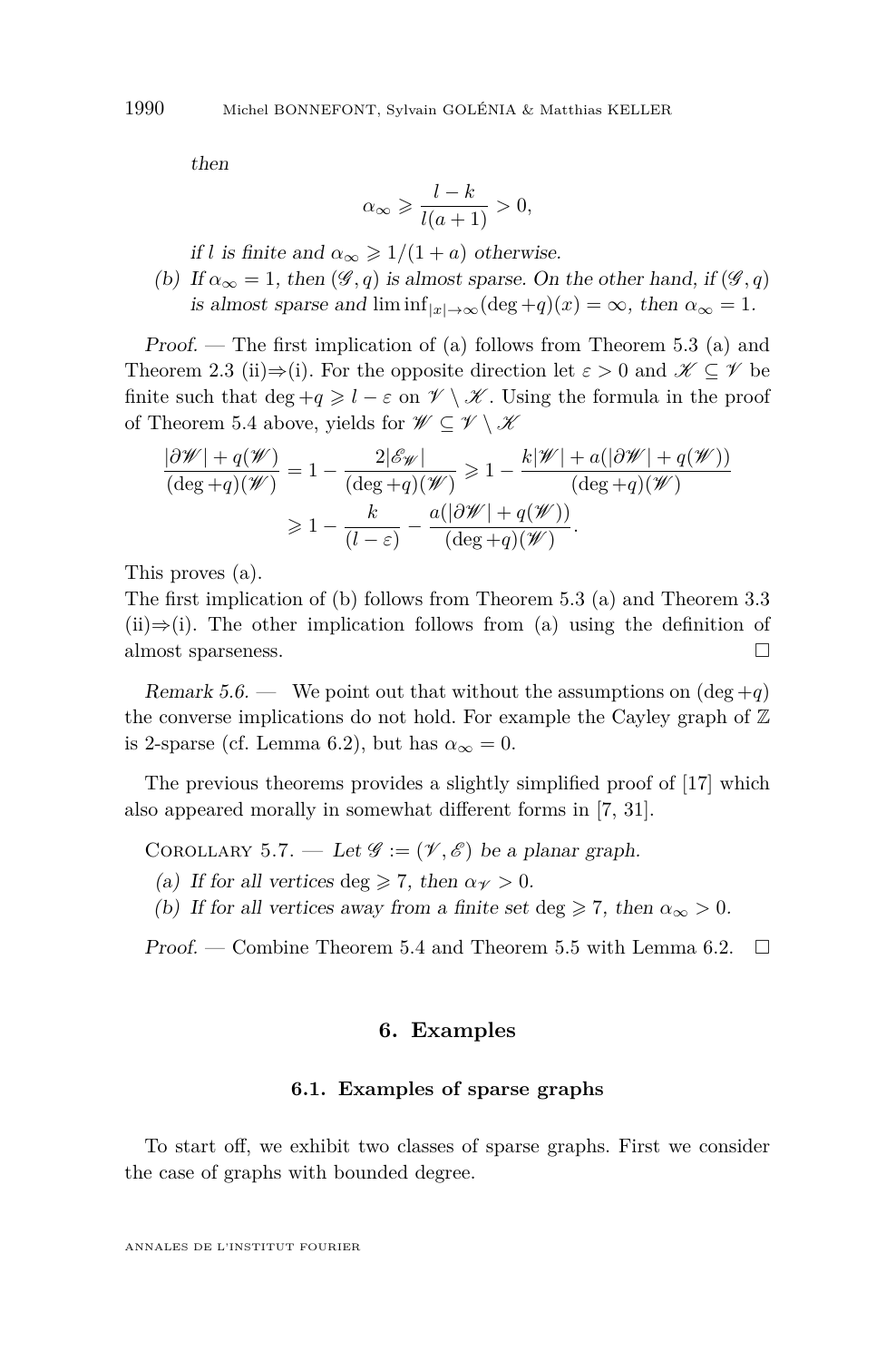<span id="page-23-0"></span>LEMMA 6.1. — Let  $\mathscr{G} := (\mathscr{V}, \mathscr{E})$  be a graph. Assume  $D := \sup_{x \in \mathscr{V}} \deg(x)$ is finite, then  $\mathscr G$  is *D*-sparse.

Proof. — Let W be a finite subset of V. Then,  $2|\mathcal{E}_{\mathscr{W}}| \leq \deg(\mathscr{W}) \leq$  $D|\mathscr{W}|$ .

We turn to graphs which admit a 2-cell embedding into  $S_q$ , where  $S_q$ denotes a compact orientable topological surface of genus *g*. (The surface  $S_q$  might be pictured as a sphere with *g* handles.) Admitting a 2-cell embedding means that the graphs can be embedded into  $S_q$  without selfintersection. By definition we say that a graph is planar when  $g = 0$ . Note that unlike other possible definitions of planarity, we do not impose any local compactness on the embedding.

LEMMA  $6.2$ .

- (a) Trees are 2-sparse.
- (b) Planar graphs are 6-sparse.
- (c) Graphs admitting a 2-cell embedding into  $S<sub>q</sub>$  with  $q \geq 1$  are  $4q + 2$ sparse.

Proof. — Starting with (a), let  $\mathscr{G} := (\mathscr{V}, \mathscr{E})$  be a tree and  $\mathscr{G}_{\mathscr{W}} :=$ (*W*,  $\mathcal{E}_{\mathcal{W}}$ ) be a finite induced subgraph of  $\mathcal{G}$ . Clearly  $|\mathcal{E}_{\mathcal{W}}| \leq |\mathcal{W}| - 1$ . Therefore, every tree is 2-sparse.

We treat the cases (b) and (c) simultaneously. Let  $\mathscr{G} := (\mathscr{V}, \mathscr{E})$  be a graph which is connected 2-cell embedded in  $S_q$  with  $q \geq 0$  (as remarked above planar graphs correspond to  $g = 0$ ). Let  $\mathscr{G}_{\mathscr{W}} := (\mathscr{W}, \mathscr{E}_{\mathscr{W}})$  be a finite induced subgraph of  $\mathscr G$  which, clearly, also admits a 2-cell embedding into  $S_q$ . The statement is clear for  $|\mathscr{W}| \leq 2$ . Assume  $|\mathscr{W}| \geq 3$ . Let  $\mathscr{F}_{\mathscr{W}}$  be the faces induced by  $\mathscr{G}_{\mathscr{W}} := (\mathscr{W}, \mathscr{E}_{\mathscr{W}})$  in  $S_q$ . Here, all faces (even the outer one) contain at least 3 edges, each edge belongs only to 2 faces, thus,

 $2|\mathscr{E}_W| \geq 3|\mathscr{F}_W|$ .

Euler's formula,  $|\mathscr{W}| - |\mathscr{E}_{\mathscr{W}}| + |\mathscr{F}_{\mathscr{W}}| = 2 - 2g$ , gives then

$$
2 - 2g + |\mathscr{E}_{\mathscr{W}}| = |\mathscr{W}| + |\mathscr{F}_{\mathscr{W}}| \leq |\mathscr{W}| + \frac{2}{3} |\mathscr{E}_{\mathscr{W}}|
$$

that is

$$
|\mathscr{E}_{\mathscr{W}}| \leqslant 3|\mathscr{W}| + 6(g-1) \leqslant \max(2g+1,3)|\mathscr{W}|.
$$

This concludes the proof.

Next, we explain how to construct sparse graphs from existing sparse graphs.

LEMMA 6.3. — Let  $\mathscr{G}_1 := (\mathscr{V}_1, \mathscr{E}_1)$  and  $\mathscr{G}_2 := (\mathscr{V}_2, \mathscr{E}_2)$  be two graphs.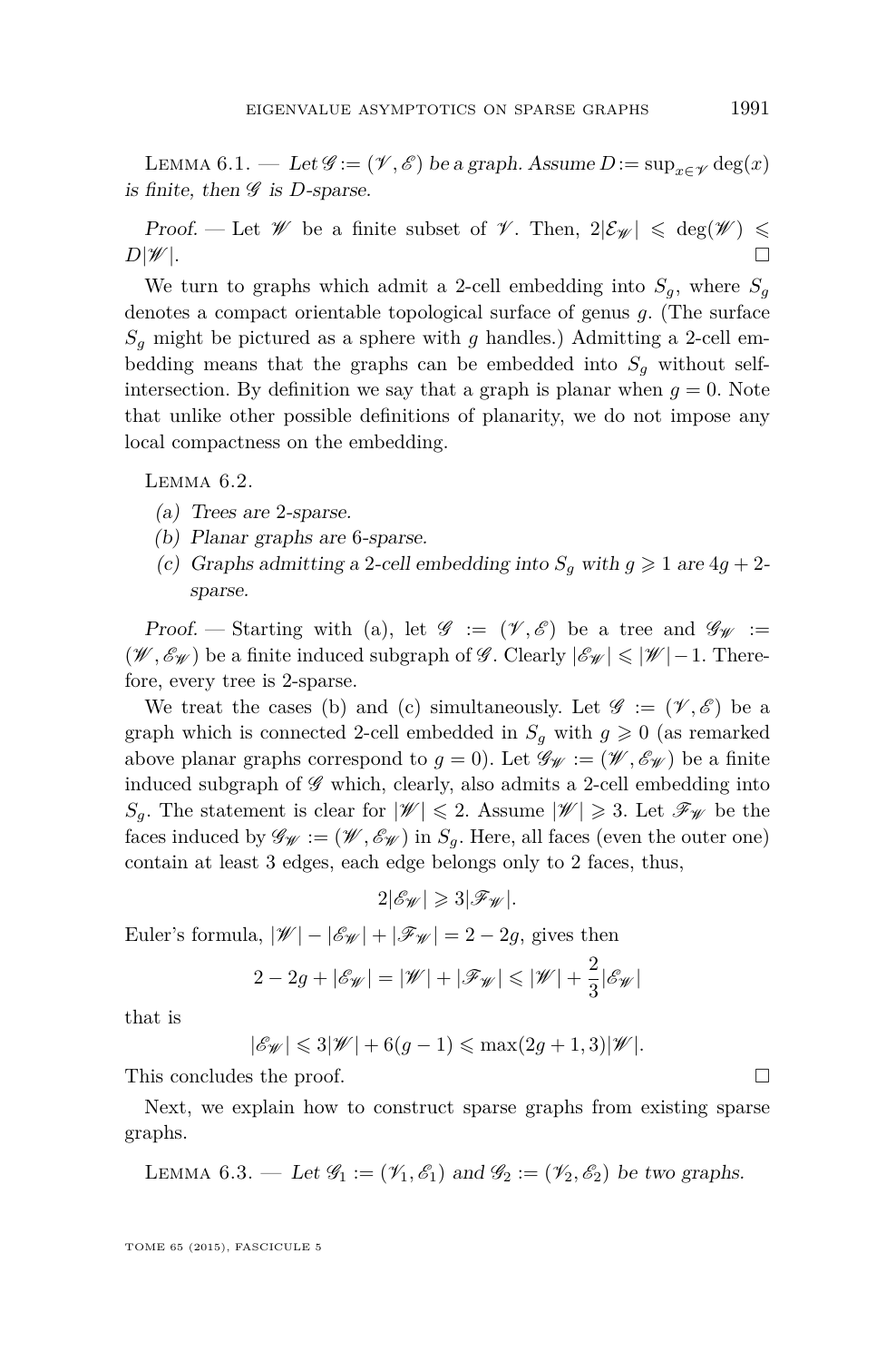- (a) Assume  $\mathcal{V}_1 = \mathcal{V}_2$ ,  $\mathcal{G}_1$  is  $k_1$ -sparse and  $\mathcal{G}_2$  is  $k_2$ -sparse. Then,  $\mathcal{G} :=$  $(\mathscr{V}, \mathscr{E})$  with  $\mathscr{E} := \max(\mathscr{E}_1, \mathscr{E}_2)$  is  $(k_1 + k_2)$ -sparse.
- (b) Assume  $\mathscr{G}_1$  is  $k_1$ -sparse and  $\mathscr{G}_2$  is  $k_2$ -sparse. Then  $\mathcal{G}_1 \oplus \mathcal{G}_2 := (\mathscr{V}, \mathscr{E})$ with where  $\mathscr{V} := \mathscr{V}_1 \times \mathscr{V}_2$  and

$$
\mathscr{E}\left((x_1,x_2),(y_1,y_2)\right):=\delta_{\{x_1\}}(y_1)\cdot \mathscr{E}_2(x_2,y_2)+\delta_{\{x_2\}}(y_2)\cdot \mathscr{E}_1(x_1,y_1),
$$

is  $(k_1 + k_2)$ -sparse.

(c) Assume 
$$
\mathcal{V}_1 = \mathcal{V}_2
$$
,  $\mathcal{G}_1$  is k-sparse and  $\mathcal{E}_2 \leq \mathcal{E}_1$ . Then,  $\mathcal{G}_2$  is k-sparse.

Proof. — For (a) let  $\mathscr{W} \subseteq \mathscr{V}$  be finite and note that  $|\mathscr{E}_{\mathscr{W}}| \leq |\mathscr{E}_{1,\mathscr{W}}| +$  $|\mathscr{E}_2|\psi|$ . For (b) let  $p_1, p_2$  the canonical projections from  $\mathscr V$  to  $\mathscr V_1$  and  $\mathscr V_2$ . For finite  $\mathscr{W} \subseteq \mathscr{V}$  we observe

$$
|\mathscr E_{\mathscr W}|=|\mathscr E_{1,p_1(\mathscr W)}|+|\mathscr E_{2,p_2(\mathscr W)}|\leqslant k_1|p_2(\mathscr W)|+k_2|p_1(\mathscr W)|\leqslant (k_1+k_2)|\mathscr W|.
$$

For (c) and  $\mathscr{W} \subseteq \mathscr{V}$  finite, we have  $|\mathscr{E}_{2,\mathscr{W}}| \leq |\mathscr{E}_{1,\mathscr{W}}|$  which yields the statement.  $\Box$ 

Remark 6.4.

- (a) We point out that there are bi-partite graphs which are not sparse. See for example [\[12,](#page-29-0) Proposition 4.11] or take an antitree, confer [\[20,](#page-29-0) Section 6], where the number of vertices in the spheres grows monotonously to  $\infty$ .
- (b) The last point of the lemma states that the *k*-sparseness is nondecreasing when we remove edges from the graph. This is not the case for the isoperimetric constant.

#### **6.2. Examples of almost-sparse and** (*a, k*)**-sparse graph**

We construct a series of examples which are perturbations of a radial tree. They illustrate that sparseness, almost sparseness and (*a, k*)-sparseness are indeed different concepts.

Let  $\beta = (\beta_n)$ ,  $\gamma = (\gamma_n)$  be two sequences of natural numbers. Let  $\mathscr{T} =$  $\mathscr{T}(\beta)$  with  $\mathscr{T} = (\mathscr{V}, \mathscr{E}^{\mathscr{T}})$  be a radial tree with root *o* and vertex degree  $\beta_n$ at the *n*-th sphere, that is every vertex which has natural graph distance *n* to *o* has  $(\beta_n - 1)$  forward neighbors. We denote the distance spheres by  $S_n$ . We let  $\mathscr{G}(\beta, \gamma)$  be the set of graphs  $\mathscr{G} := (\mathscr{V}, \mathscr{E}^{\mathscr{G}})$  that are super graphs of  $\mathscr T$  such that the induced subgraphs  $\mathscr G_{S_n}$  are  $\gamma_n$ -regular and  $\mathscr E^{\mathscr G}(x,y)$  =  $\mathscr{E}^{\mathscr{T}}(x, y)$  for  $x \in S_n, y \in S_m, m \neq n$ .

Observe that  $\mathscr{G}(\beta, \gamma)$  is non empty if and only if  $\gamma_n \prod_{j=0}^n (\beta_j - 1)$  is even and  $\gamma_n < |S_n| = \prod_{j=0}^n (\beta_j - 1)$  for all  $n \geq 0$ .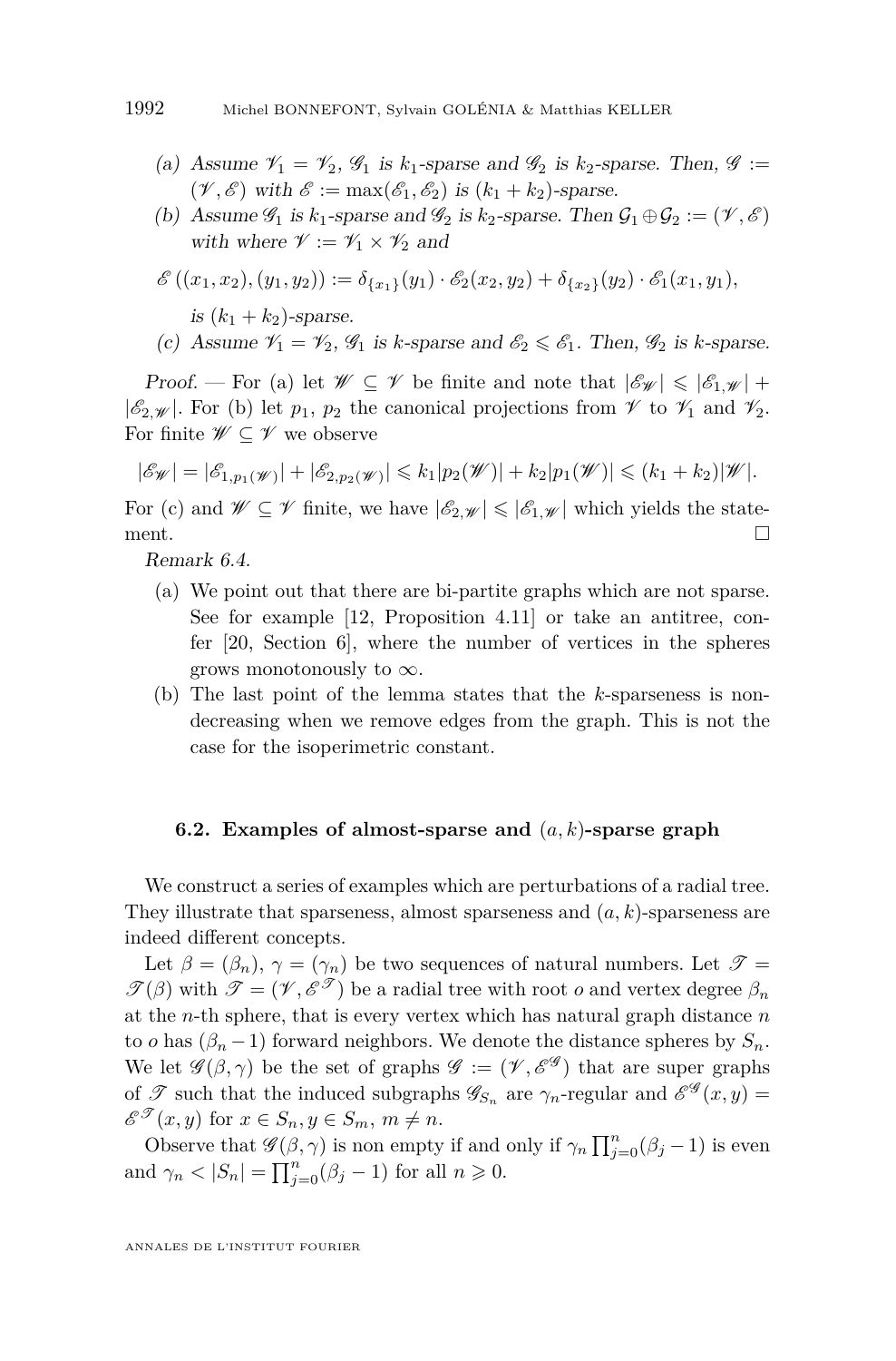

Figure 6.1.  $\mathscr G$  with  $\beta = (3, 3, 4, ...)$  and  $\gamma = (0, 2, 4, 5, ...)$ .

PROPOSITION 6.5. — Let  $\beta, \gamma \in \mathbb{N}_0^{\mathbb{N}_0}$ ,  $a = \limsup_{n \to \infty} \gamma_n/\beta_n$  and  $\mathscr{G} \in$  $\mathscr{G}(\beta,\gamma).$ 

- (a) If  $a = 0$ , then  $\mathscr G$  is almost sparse. The graph  $\mathscr G$  is sparse if and only if  $\limsup_{n\to\infty} \gamma_n < \infty$ .
- (b) If  $a > 0$ , then  $\mathscr G$  is  $(a', k)$ -sparse for some  $k \geq 0$  if  $a' > a$ . Conversely, if  $\mathscr G$  is  $(a', k)$ -sparse for some  $k \geqslant 0$ , then  $a' \geqslant a$ .

Proof. — Let  $\varepsilon > 0$  and let  $N \geq 0$  be so large that

$$
\gamma_n \leqslant (a+\varepsilon)\beta_n, \quad n \geqslant N.
$$

Set  $C_{\varepsilon} := \sum_{n=0}^{N-1} \deg^{\mathscr{G}}(S_n)$ . Let  $\mathscr{W}$  be a non-empty finite subset of  $\mathscr{V}$ . We calculate

$$
2|\mathscr{E}_{\mathscr{W}}^{\mathscr{G}}| + |\partial^{\mathscr{G}}\mathscr{W}| = \deg^{\mathscr{G}}(\mathscr{W})
$$
  
\n
$$
= \deg^{\mathscr{T}}(\mathscr{W}) + \sum_{n\geq 0} |\mathscr{W} \cap S_n|\gamma_n
$$
  
\n
$$
\leq \deg^{\mathscr{T}}(\mathscr{W}) + (a+\varepsilon) \sum_{n\geq 0} |\mathscr{W} \cap S_n|\beta_n + \sum_{n=0}^{N-1} |\mathscr{W} \cap S_n|\gamma_n
$$
  
\n
$$
\leq (1+a+\varepsilon) \deg^{\mathscr{T}}(\mathscr{W}) + C_{\varepsilon}|\mathscr{W}|
$$
  
\n
$$
= 2(1+a+\varepsilon)|\mathscr{E}_{\mathscr{W}}^{\mathscr{T}}| + (1+a+\varepsilon)|\partial^{\mathscr{T}}\mathscr{W}| + C_{\varepsilon}|\mathscr{W}|
$$
  
\n
$$
\leq (2(1+a+\varepsilon)+C_{\varepsilon})|\mathscr{W}| + (1+a+\varepsilon)|\partial^{\mathscr{T}}\mathscr{W}|,
$$

where we used that trees are 2-sparse in the last inequality. Finally, since  $|\partial^{\mathscr{G}}\mathscr{W}| \geqslant |\partial^{\mathscr{T}}\mathscr{W}|$ , we conclude

$$
2|\mathscr{E}_{\mathscr{W}}^{\mathscr{G}}| \leqslant (2(1+a+\varepsilon)+C_{\varepsilon})\,|\mathscr{W}|+(a+\varepsilon)|\partial^{\mathscr{G}}\mathscr{W}|.
$$

This shows that the graph in (a) with  $a = 0$  is almost sparse and that the graph in (b) with  $a > 0$  is  $(a + \varepsilon, k_{\varepsilon})$ -sparse for  $\varepsilon > 0$  and  $k_{\varepsilon} = 2(1 + a +$  $\varepsilon$ ) +  $C_{\varepsilon}$ . Moreover, for the other statement of (a) let  $k_0 = \limsup_{n\to\infty} \gamma_n$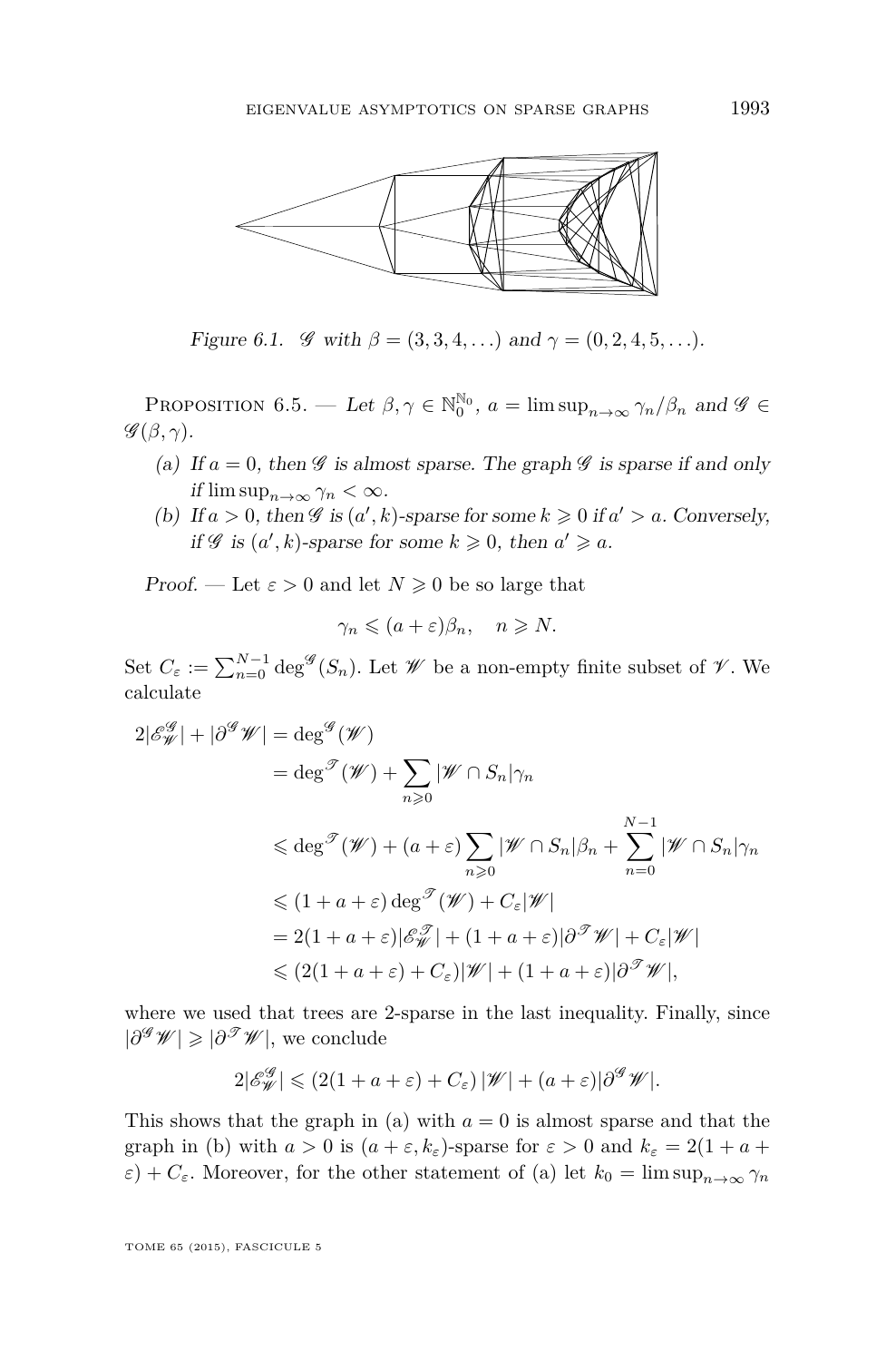and note that for  $\mathscr{G}_{S_n}$ 

$$
2|\mathscr{E}_{S_n}| = \gamma_n |S_n|.
$$

Hence, if  $k_0 = \infty$ , then  $\mathscr G$  is not sparse. On the other hand, if  $k_0 < \infty$ , then  $\mathscr G$  is  $(k_0 + 2)$ -sparse by Lemma [6.3](#page-23-0) as  $\mathscr T$  is 2-sparse by Lemma [6.2.](#page-23-0) This finishes the proof of (a). Finally, assume that  $\mathscr G$  is  $(a', k)$ -sparse with  $k \geqslant 0$ . Then, for  $\mathscr{W} = S_n$ 

$$
\gamma_n|S_n| = 2|\mathscr{E}_{S_n}| \leq k|S_n| + a'|\partial^{\mathscr{G}} S_n| = k|S_n| + a'\beta_n|S_n|
$$

Dividing by  $\beta_n |S_n|$  and taking the limit yields  $a \leq a'$ . This proves (b).  $\Box$ 

Remark  $6.6.$  — In (a), we may suppose alternatively that we have the complete graph on  $S_n$  and the exponential growth:  $\lim_{n\to\infty} \frac{|S_n|}{|S_{n+1}|} = 0$ .

#### **Appendix A. Some general operator theory**

We collect some consequences of standard results from functional analysis that are used in the paper. Let *H* be a Hilbert space with norm  $\|\cdot\|$ . For a quadratic form *Q*, denote the form norm by  $\|\cdot\|_Q := \sqrt{Q(\cdot) + \| \cdot \|^2}$ . The following is a direct consequence of the Closed Graph Theorem, (confer e.g. [\[30,](#page-29-0) Satz 4.7]).

THEOREM A.1. — Let  $(Q_1, \mathcal{D}(Q_1))$  and  $(Q_2, \mathcal{D}(Q_2))$  be closed nonnegative quadratic forms with a common form core  $\mathcal{D}_0$ . Then, the following are equivalent:

- $(i)$   $\mathcal{D}(Q_1) \leq \mathcal{D}(Q_2)$ .
- (ii) There are constants  $c_1 > 0$ ,  $c_2 \geq 0$  such that  $c_1Q_2 c_2 \leq Q_1$  on  $D_0$ .

Proof. — If (ii) holds, then any  $\|\cdot\|_{Q_1}$ -Cauchy sequence is a  $\|\cdot\|_{Q_2}$ -Cauchy sequence. Thus, (ii) implies (i). On the other hand, consider the identity map  $j : (\mathcal{D}(Q_1), \|\cdot\|_{Q_1}) \to (\mathcal{D}(Q_2), \|\cdot\|_{Q_2})$ . The map  $j$  is closed as it is defined on the whole Hilbert space  $(\mathcal{D}(Q_1), \|\cdot\|_{Q_1})$  and, thus, bounded by the Closed Graph Theorem [\[28,](#page-29-0) Theorem III.12] which implies (i).  $\Box$ 

For a selfadjoint operator *T* which is bounded from below, we denote the bottom of the spectrum by  $\lambda_0(T)$  and the bottom of the essential spectrum by  $\lambda_0^{\text{ess}}(T)$ . Let  $n(T) \in \mathbb{N}_0 \cup \{\infty\}$  be the dimension of the range of the spectral projection of  $(-\infty, \lambda_0^{\text{ess}}(T))$ . For  $\lambda_0(T) < \lambda_0^{\text{ess}}(T)$  we denote the eigenvalues below  $\lambda_0^{\text{ess}}(T)$  by  $\lambda_n(T)$ , for  $0 \leq n \leq n(T)$ , in increasing order counted with multiplicity.

<span id="page-26-0"></span>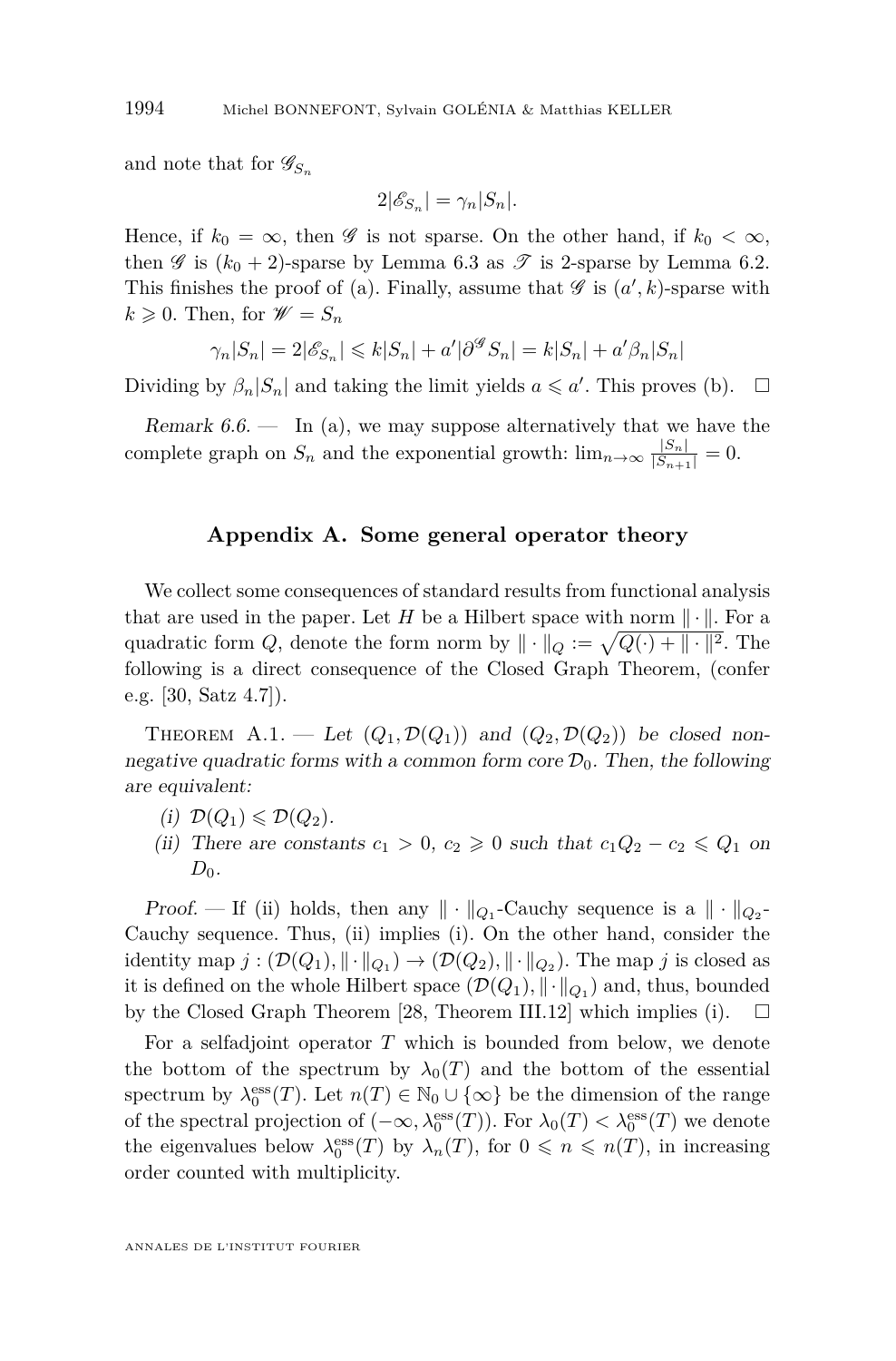<span id="page-27-0"></span>THEOREM A.2. — Let  $(Q_1, \mathcal{D}(Q_1))$  and  $(Q_2, \mathcal{D}(Q_2))$  be closed nonnegative quadratic forms with a common form core  $\mathcal{D}_0$  and let  $T_1$  and *T*<sup>2</sup> be the corresponding selfadjoint operators. Assume there are constants  $c_1 > 0$ ,  $c_2 \in \mathbb{R}$  such that on  $\mathcal{D}_0$ 

$$
c_1Q_2 - c_2 \leqslant Q_1.
$$

Then,  $c_1\lambda_n(T_2) - c_2 \leq \lambda_n(T_1)$ , for  $0 \leq n \leq \min(n(T_1), n(T_2))$ . Moreover,  $c_1\lambda_0^{\text{ess}}(T_2) - c_2 \leq \lambda_0^{\text{ess}}(T_1)$ , in particular,  $\sigma_{\text{ess}}(T_1) = \emptyset$  if  $\sigma_{\text{ess}}(T_2) = \emptyset$  and in this case

$$
c_1 \leqslant \liminf_{n \to \infty} \frac{\lambda_n(T_1)}{\lambda_n(T_2)}.
$$

 $Proof. - Letting$ 

$$
\mu_n(T) = \sup_{\varphi_1,\dots,\varphi_n \in H} \inf_{0 \neq \psi \in {\{\varphi_1,\dots,\varphi_n\}}^\perp \cap \mathcal{D}_0} \frac{\langle T\psi,\psi \rangle}{\langle \psi,\psi \rangle},
$$

for a selfadjoint operator  $T$ , we know by the Min-Max-Principle [\[28,](#page-29-0) Chapter XIII.1]  $\mu_n(T) = \lambda_n(T)$  if  $\lambda_n(T) < \lambda_0^{\text{ess}}(T)$  and  $\mu_n(T) = \lambda_0^{\text{ess}}(T)$  otherwise,  $n \geq 0$ . Assume  $n \leq \min\{n(T_1), n(T_2)\}\$  and let  $\varphi_0^{(j)}, \ldots, \varphi_n^{(j)}$  be the eigenfunctions of  $T_j$  to  $\lambda_0(T_j), \ldots, \lambda_n(T_j)$  we get

$$
c_1 \lambda_n(T_2) - c_3 = \inf_{0 \neq \psi \in {\{\varphi_1^{(2)}, \dots, \varphi_n^{(2)}\}} \perp \cap \mathcal{D}_0} \left( c_1 \frac{\langle T_2 \psi, \psi \rangle}{\langle \psi, \psi \rangle} - c_3 \right)
$$
  
\$\leqslant \inf\_{0 \neq \psi \in {\{\varphi\_1^{(2)}, \dots, \varphi\_n^{(2)}\}} \perp \cap \mathcal{D}\_0} \frac{\langle T\_1 \psi, \psi \rangle}{\langle \psi, \psi \rangle} \leqslant \mu\_n(T\_1) = \lambda\_n(T\_1)\$

This directly implies the first statement. By a similar argument the statement about the bottom of the essential spectrum follows, in particular,  $\lambda_0^{\text{ess}}(T_2) = \infty$  implies  $\lim_{n \to \infty} \mu_n(T_1) = \infty$  and, thus,  $\lambda_0^{\text{ess}}(T_1) = \infty$ . In this case  $\lambda_n(T_2) \to \infty$ ,  $n \to \infty$ , which implies the final statement.

Finally, we give a lemma which helps us to transform inequalities under form perturbations.

LEMMA A.3. — Let  $(Q_1, \mathcal{D}(Q_1)), (Q_2, \mathcal{D}(Q_2))$  and  $(q, \mathcal{D}(q))$  be closed symmetric non-negative quadratic forms with a common form core  $\mathcal{D}_0$  such that there are  $\alpha \in (0,1)$ ,  $C_{\alpha} \geq 0$  such that

$$
q\leqslant \alpha Q_1+C
$$

on  $\mathcal{D}_0$ . If for  $a \in (0,1)$  and  $k \geq 0$ 

$$
(1-a)Q_2 - k \leqslant Q_1 \quad \text{ on } \mathcal{D}_0,
$$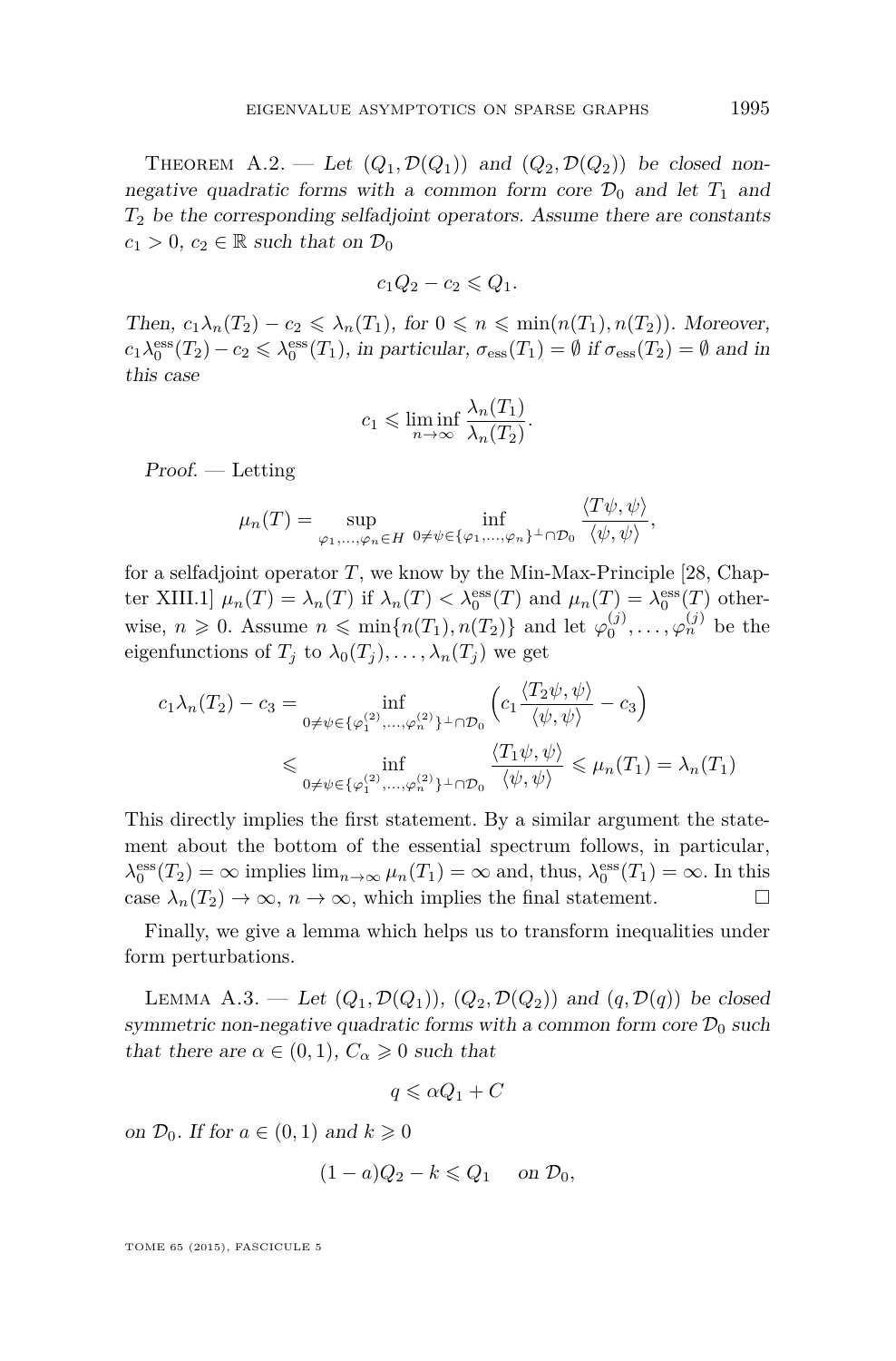<span id="page-28-0"></span>then

$$
\frac{(1-\alpha)(1-a)}{(1-\alpha(1-a))}(Q_2-q)-\frac{(1-\alpha)k+aC_{\alpha}}{(1-\alpha(1-a))}\leqslant Q_1-q,\qquad\text{on }\mathcal{D}_0.
$$

In particular, if  $a \to 0^+$ , then  $(1 - \alpha)(1 - a)/(1 - \alpha(1 - a)) \to 1^-$  and if  $\alpha \to 0^+$ , then  $(1 - \alpha)(1 - a)/(1 - \alpha(1 - a)) \to (1 - a)$ .

Proof. — The assumption on *q* implies

$$
q \leqslant \frac{\alpha}{(1-\alpha)}(Q_1 - q) + \frac{C_{\alpha}}{(1-\alpha)}.
$$

We subtract  $(1-a)q$  on each side of the lower bound in  $(1-a)Q_2-k \leq Q_1$ . Then, we get

$$
(1-a)(Q_2 - q) - k \leq (Q_1 - q) + aq \leq \frac{1 - \alpha(1 - a)}{(1 - \alpha)}(Q_1 - q) + \frac{aC_{\alpha}}{(1 - \alpha)}
$$

and, thus, the asserted inequality follows.  $\Box$ 

#### BIBLIOGRAPHY

- [1] N. Alon, O. Angel, I. Benjamini & E. Lubetzky, "Sums and products along sparse graphs", Israel J. Math. **188** (2012), p. 353-384.
- [2] F. Bauer, B. Hua & J. Jost, "The dual Cheeger constant and spectra of infinite graphs", Adv. Math. **251** (2014), p. 147-194.
- [3] F. Bauer, J. Jost & S. Liu, "Ollivier-Ricci curvature and the spectrum of the normalized graph Laplace operator", Math. Res. Lett. **19** (2012), no. 6, p. 1185- 1205.
- [4] F. Bauer, M. Keller & R. K. Wojciechowski, "Cheeger inequalities for unbounded graph Laplacians", J. Eur. Math. Soc. (JEMS) **17** (2015), no. 2, p. 259- 271.
- [5] J. Breuer, "Singular continuous spectrum for the Laplacian on certain sparse trees", Comm. Math. Phys. **269** (2007), no. 3, p. 851-857.
- [6] J. DODZIUK & W. S. KENDALL, "Combinatorial Laplacians and isoperimetric inequality", in From local times to global geometry, control and physics (Coventry, 1984/85), Pitman Res. Notes Math. Ser., vol. 150, Longman Sci. Tech., Harlow, 1986, p. 68-74.
- [7] J. Dodziuk, "Difference equations, isoperimetric inequality and transience of certain random walks", Trans. Amer. Math. Soc. **284** (1984), no. 2, p. 787-794.
- [8] J. DODZIUK, "Elliptic operators on infinite graphs", in Analysis, geometry and topology of elliptic operators, World Sci. Publ., Hackensack, NJ, 2006, p. 353-368.
- [9] J. Dodziuk & V. Mathai, "Kato's inequality and asymptotic spectral properties for discrete magnetic Laplacians", in The ubiquitous heat kernel, Contemp. Math., vol. 398, Amer. Math. Soc., Providence, RI, 2006, p. 69-81.
- [10] P. Erdős, R. L. Graham & E. Szemeredi, "On sparse graphs with dense long paths", in Computers and mathematics with applications, Pergamon, Oxford, 1976, p. 365-369.
- [11] K. Fujiwara, "The Laplacian on rapidly branching trees", Duke Math. J. **83** (1996), no. 1, p. 191-202.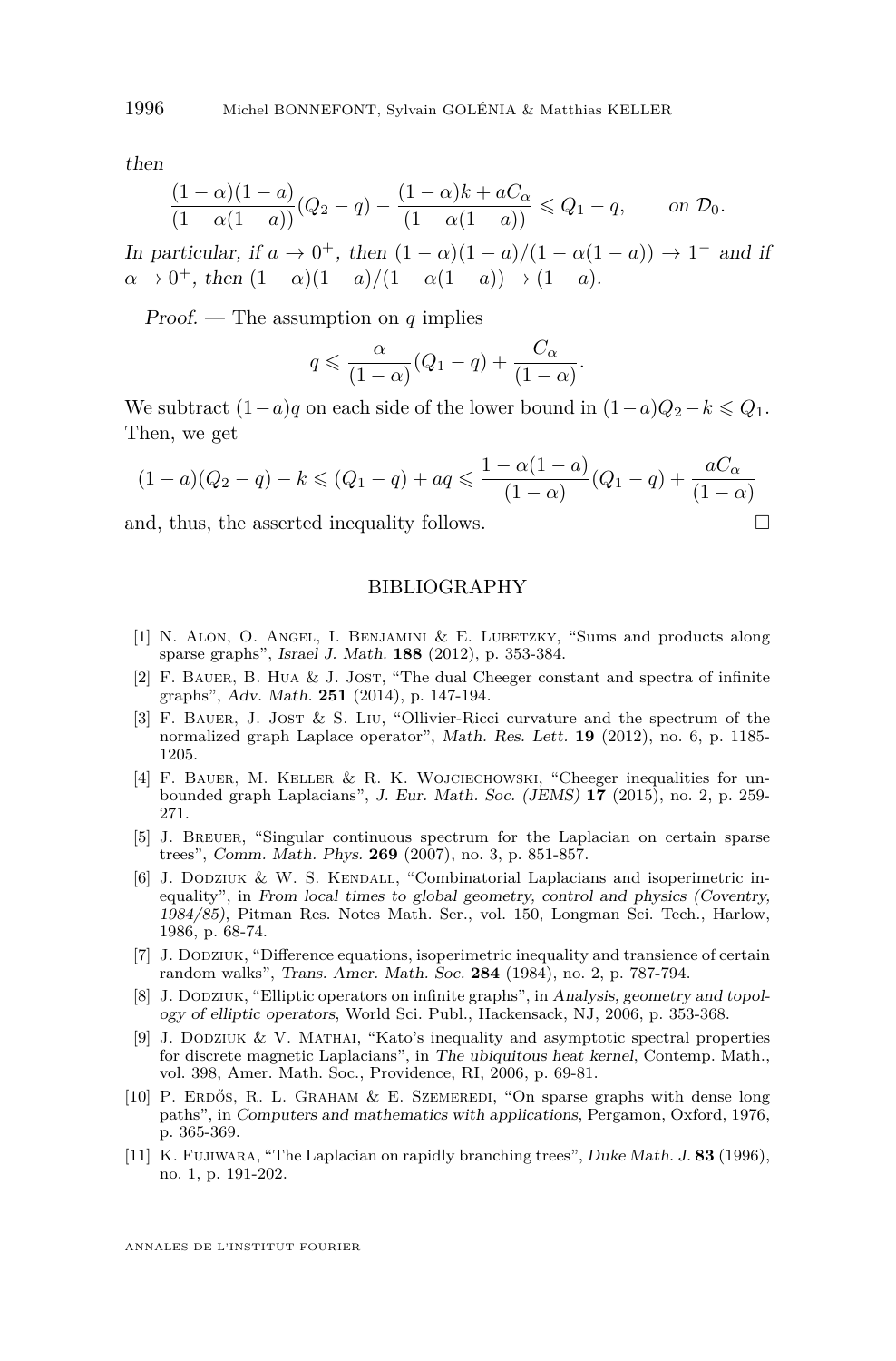- <span id="page-29-0"></span>[12] S. Golénia, "Hardy inequality and asymptotic eigenvalue distribution for discrete Laplacians", J. Funct. Anal. **266** (2014), no. 5, p. 2662-2688.
- [13] Y. Higuchi, "Combinatorial curvature for planar graphs", J. Graph Theory **38** (2001), no. 4, p. 220-229.
- [14] J. JOST & S. LIU, "Ollivier's Ricci curvature, local clustering and curvature dimension inequalities on graphs", <http://arxiv.org/abs/1103.4037v2>, 2011.
- [15] M. Keller & D. Lenz, "Unbounded Laplacians on graphs: basic spectral properties and the heat equation", Math. Model. Nat. Phenom. **5** (2010), no. 4, p. 198-224.
- [16] M. KELLER & M. SCHMIDT, "A Feynman-Kac-Itô Formula for magnetic Schrödinger operators on graphs", <http://arxiv.org/abs/1301.1304>, 2012.
- [17] M. Keller, "The essential spectrum of the Laplacian on rapidly branching tessellations", Math. Ann. **346** (2010), no. 1, p. 51-66.
- [18] ——, "Curvature, geometry and spectral properties of planar graphs", Discrete Comput. Geom. **46** (2011), no. 3, p. 500-525.
- [19] M. Keller & D. Lenz, "Dirichlet forms and stochastic completeness of graphs and subgraphs", J. Reine Angew. Math. **666** (2012), p. 189-223.
- [20] M. Keller, D. Lenz & R. K. Wojciechowski, "Volume growth, spectrum and stochastic completeness of infinite graphs", Math. Z. **274** (2013), no. 3-4, p. 905- 932.
- [21] M. KELLER & N. PEYERIMHOFF, "Cheeger constants, growth and spectrum of locally tessellating planar graphs", Math. Z. **268** (2011), no. 3-4, p. 871-886.
- [22] A. LEE & I. STREINU, "Pebble game algorithms and sparse graphs", Discrete Math. **308** (2008), no. 8, p. 1425-1437.
- [23] Y. Lin & S.-T. Yau, "Ricci curvature and eigenvalue estimate on locally finite graphs", Math. Res. Lett. **17** (2010), no. 2, p. 343-356.
- [24] M. Loréa, "On matroidal families", Discrete Math. **28** (1979), no. 1, p. 103-106.
- [25] B. Mohar, "Isoperimetric inequalities, growth, and the spectrum of graphs", Linear Algebra Appl. **103** (1988), p. 119-131.
- [26] ——— , "Some relations between analytic and geometric properties of infinite graphs", Discrete Math. **95** (1991), no. 1-3, p. 193-219, Directions in infinite graph theory and combinatorics (Cambridge, 1989).
- [27] ——— , "Many large eigenvalues in sparse graphs", European J. Combin. **34** (2013), no. 7, p. 1125-1129.
- [28] M. REED & B. SIMON, Methods of modern mathematical physics. I, II and IV. Functional analysis, Fourier, Self-adjointness, Academic Press, New York-London, 1975.
- [29] P. Stollmann & J. Voigt, "Perturbation of Dirichlet forms by measures", Potential Anal. **5** (1996), no. 2, p. 109-138.
- [30] J. WEIDMANN, Lineare Operatoren in Hilberträumen. Teil 1, Mathematische Leitfäden. [Mathematical Textbooks], B. G. Teubner, Stuttgart, 2000, Grundlagen. [Foundations], 475 pages.
- [31] W. Woess, "A note on tilings and strong isoperimetric inequality", Math. Proc. Cambridge Philos. Soc. **124** (1998), no. 3, p. 385-393.
- [32] R. K. Wojciechowski, Stochastic completeness of graphs, ProQuest LLC, Ann Arbor, MI, 2008, Thesis (Ph.D.)–City University of New York, 87 pages.

Manuscrit reçu le 6 février 2014, accepté le 27 novembre 2014.